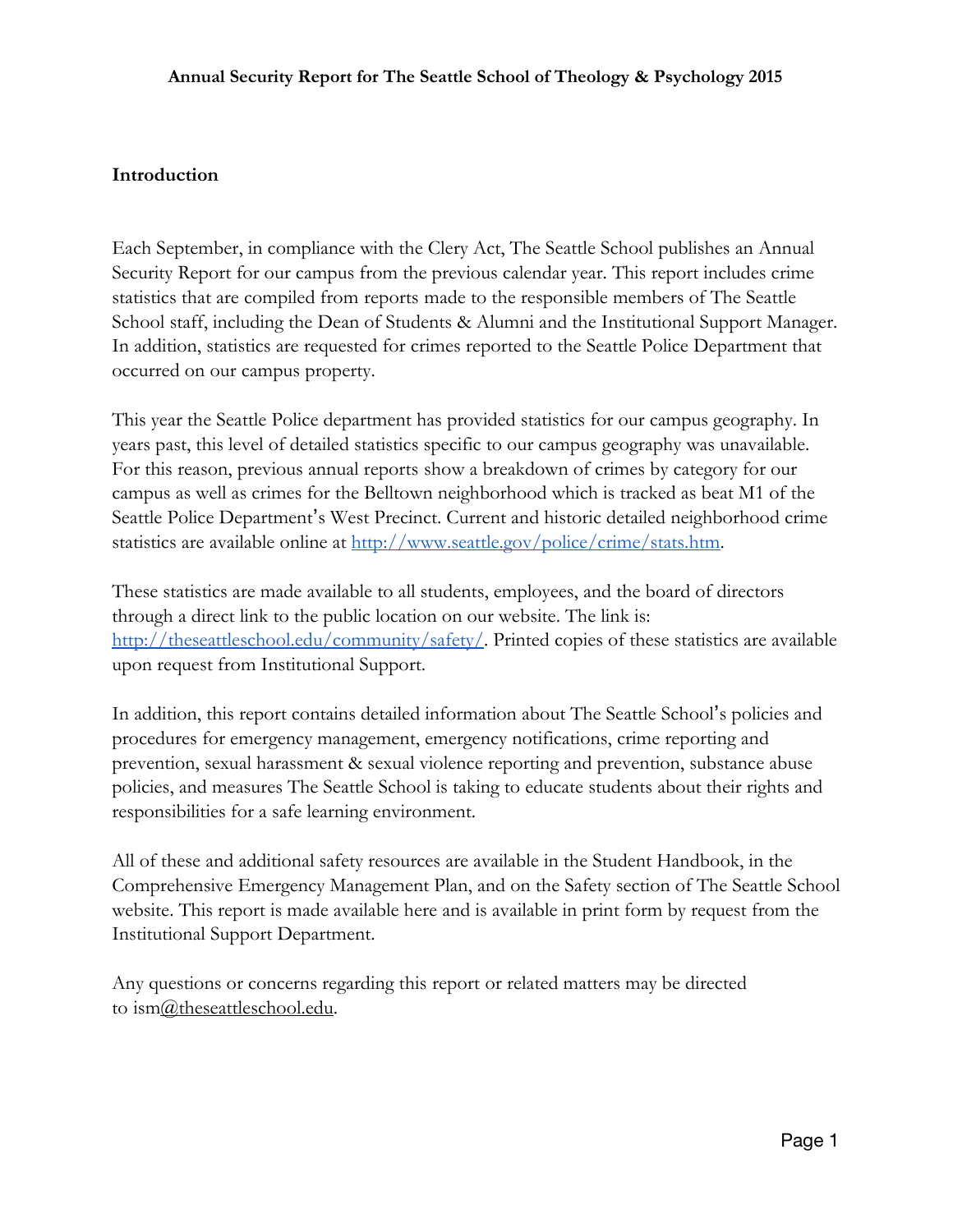#### **Campus Crime Statistics**

The following statistics represent data collected by The Seattle School of Theology & Psychology from reports made to The Seattle School and the Seattle Police Department concerning crimes occurring on our campus geography (defined as our building and immediately adjoining public property: sidewalks and streets) in the 2015 calendar year.

|                                        | <b>On Campus</b> | <b>Adjacent Public Property</b> |
|----------------------------------------|------------------|---------------------------------|
| Burglary/Theft                         | $\theta$         | $\overline{2}$                  |
| Robbery                                | $\theta$         | $\overline{0}$                  |
| <b>Aggravated Assault</b>              | $\Omega$         | $\overline{0}$                  |
| <b>Burglary</b>                        | $\theta$         | $\theta$                        |
| <b>Motor Vehicle Theft</b>             | $\Omega$         | $\theta$                        |
| Arson                                  | $\theta$         | $\theta$                        |
| Murder & Non-Negligent<br>Manslaughter | $\Omega$         | $\overline{0}$                  |
| Negligent Manslaughter                 | $\theta$         | $\overline{0}$                  |
| <b>Forcible Sex Offenses</b>           | $\overline{0}$   | $\overline{0}$                  |
| <b>Non-Forcible Sex Offenses</b>       | $\Omega$         | $\overline{0}$                  |
| <b>Domestic Violence</b>               | $\Omega$         | $\overline{0}$                  |
| <b>Dating Violence</b>                 | $\Omega$         | $\overline{0}$                  |
| <b>Stalking</b>                        | $\theta$         | $\overline{0}$                  |

Reported Crimes on The Seattle School Campus & Immediately Adjoining Public Property

(Figures are based on reports filed with The Seattle School or the Seattle Police Department)

The Seattle Police Department does not currently make available statistics for domestic violence by neighborhood. Citywide, in 2013, domestic violence accounted for 30% of all recorded aggravated assaults.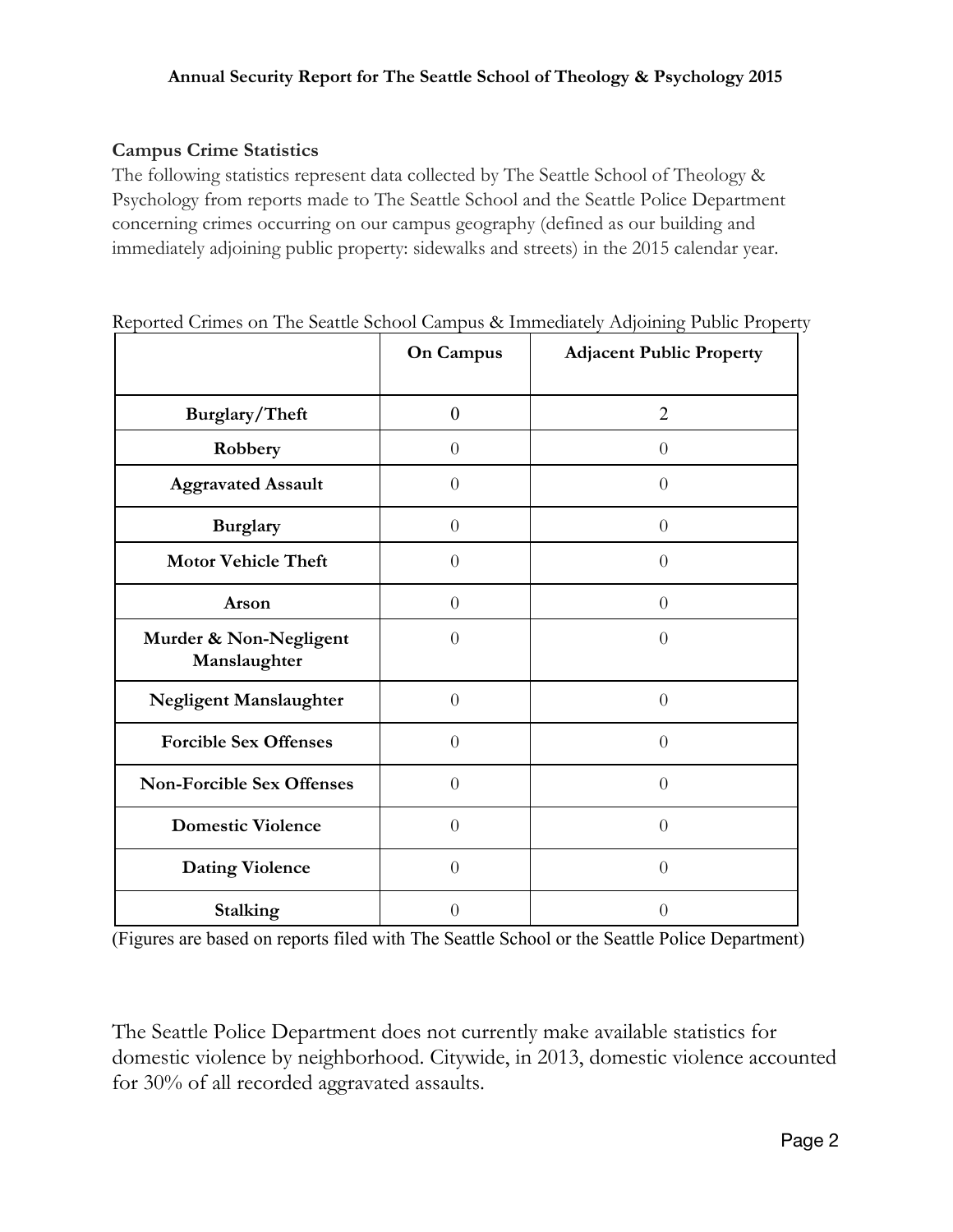| Category                            | <b>On Campus</b> | <b>Public Property</b> |
|-------------------------------------|------------------|------------------------|
| Burglary/Theft                      | $\overline{0}$   | $\overline{0}$         |
| Robbery                             | $\overline{0}$   | $\overline{0}$         |
| <b>Aggravated Assault</b>           | $\theta$         | $\theta$               |
| <b>Burglary</b>                     | $\theta$         | $\theta$               |
| <b>Motor Vehicle Theft</b>          | $\theta$         | $\Omega$               |
| Arson                               | $\overline{0}$   | $\theta$               |
| Murder & Non-Negligent Manslaughter | $\theta$         | $\overline{0}$         |
|                                     |                  |                        |
| <b>Negligent Manslaughter</b>       | $\overline{0}$   | $\overline{0}$         |
| <b>Forcible Sex Offenses</b>        | $\theta$         | $\theta$               |
| <b>Non-Forcible Sex Offenses</b>    | $\theta$         | $\theta$               |
| <b>Domestic Violence</b>            | $\overline{0}$   | $\theta$               |
| <b>Dating Violence</b>              | $\overline{0}$   | $\theta$               |
| Stalking                            | $\theta$         | 0                      |

Reported Hate Crimes\* on The Seattle School Campus & Immediately Adjoining Public Property

\*Crimes are classified as a hate crime when there is evidence that a victim was intentionally selected on the basis of gender, sexual orientation, race, religion, ethnicity, or disability. If a hate crime occurs, it will be identified by nature of the discrimination (i.e. gender, religion, etc.).

The City of Seattle does not currently distinguish hate crimes in its available crime statistics sorted by neighborhood.

### **Additional statistics for the 2011, 2012, 2013, and 2014 calendar years are included as an appendix at the end of this document.**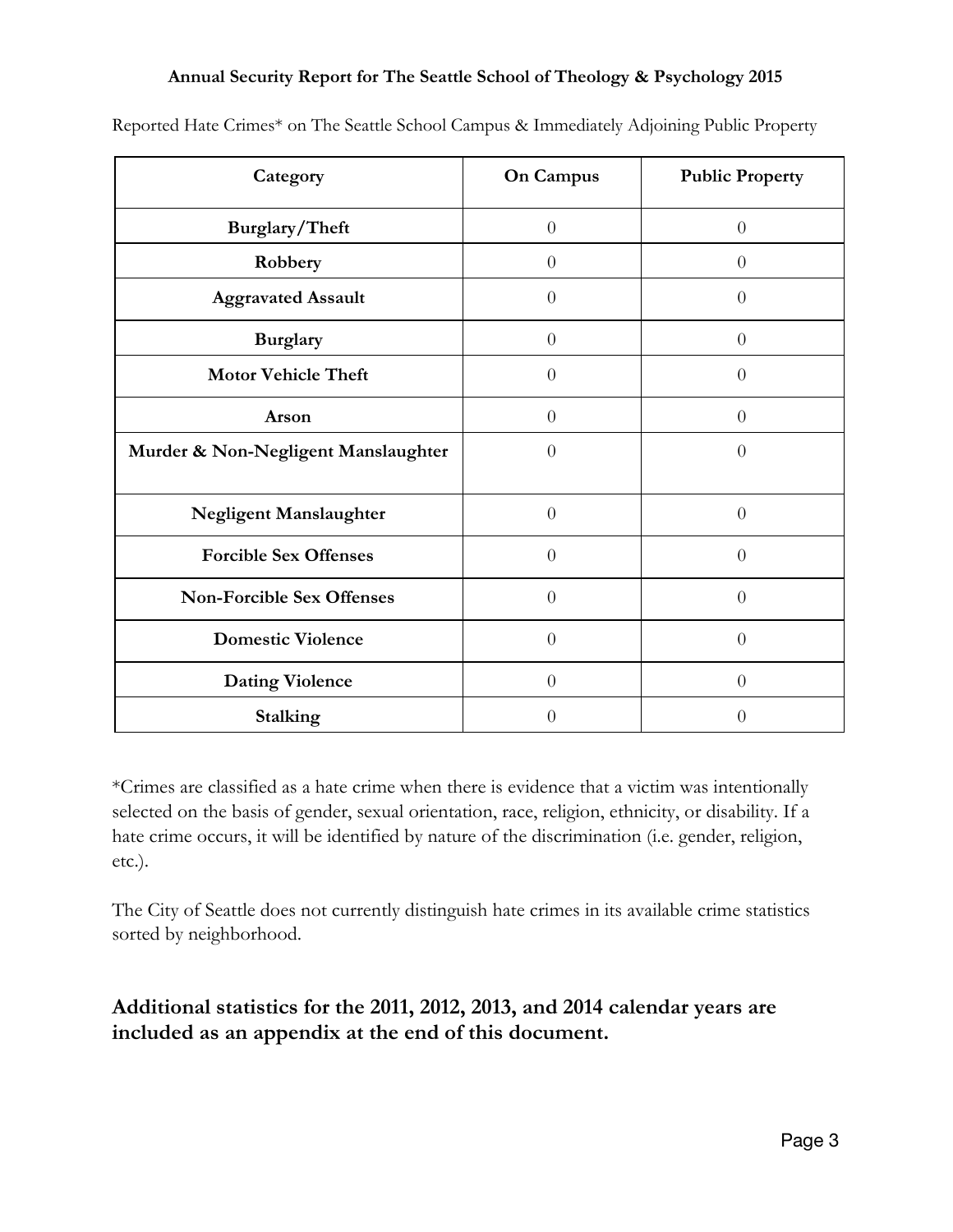# **The Seattle School Safety Policies and Procedures**

# **Notifications and Evacuation**

The Seattle School's emergency response and evacuation information are available in full, online in our Comprehensive Emergency Management Plan (CEMP), located at: [http://theseattleschool.edu/docs/Comprehensive+Emergency+Management+Plan.](http://theseattleschool.edu/docs/Comprehensive+Emergency+Management+Plan.pdf) [pdf.](http://theseattleschool.edu/docs/Comprehensive+Emergency+Management+Plan.pdf) This document is also available in print by request from the Facilities Manager. The following policies can be found in the CEMP.

### **Timely Warnings and Emergency Notifications**

Whenever there is an active, ongoing threat to the safety of individuals on or in the vicinity of The Seattle School campus, members of the Emergency Response Team are responsible for distributing clear information to all students, faculty, and staff in a timely manner so that each person can make adequately informed decisions about their personal safety. These are known as Timely Warnings and are issued to all constituents of The Seattle School campus (all students, faculty, staff, and board members).

- Depending on the nature of the emergency, timely warnings will include the use of email notification via campus email addresses, building intercom systems, fire evacuation alarms, and newsletter announcements.
- Non-emergency but ongoing safety concerns will be communicated to all constituents through safety updates in weekly newsletters and/or special all-campus emails as necessary.

### **Evacuation Plan**

In the event of an emergency requiring evacuation, The Seattle School staff will announce an evacuation using the building's P.A. (public address) system or the automated fire alarm system. If these systems are not working, staff members who are able to safely do so, will perform a walk- through of the building and provide verbal notification of evacuation.

When an evacuation is announced everyone inside the building is required to leave immediately and proceed to one of the following two areas: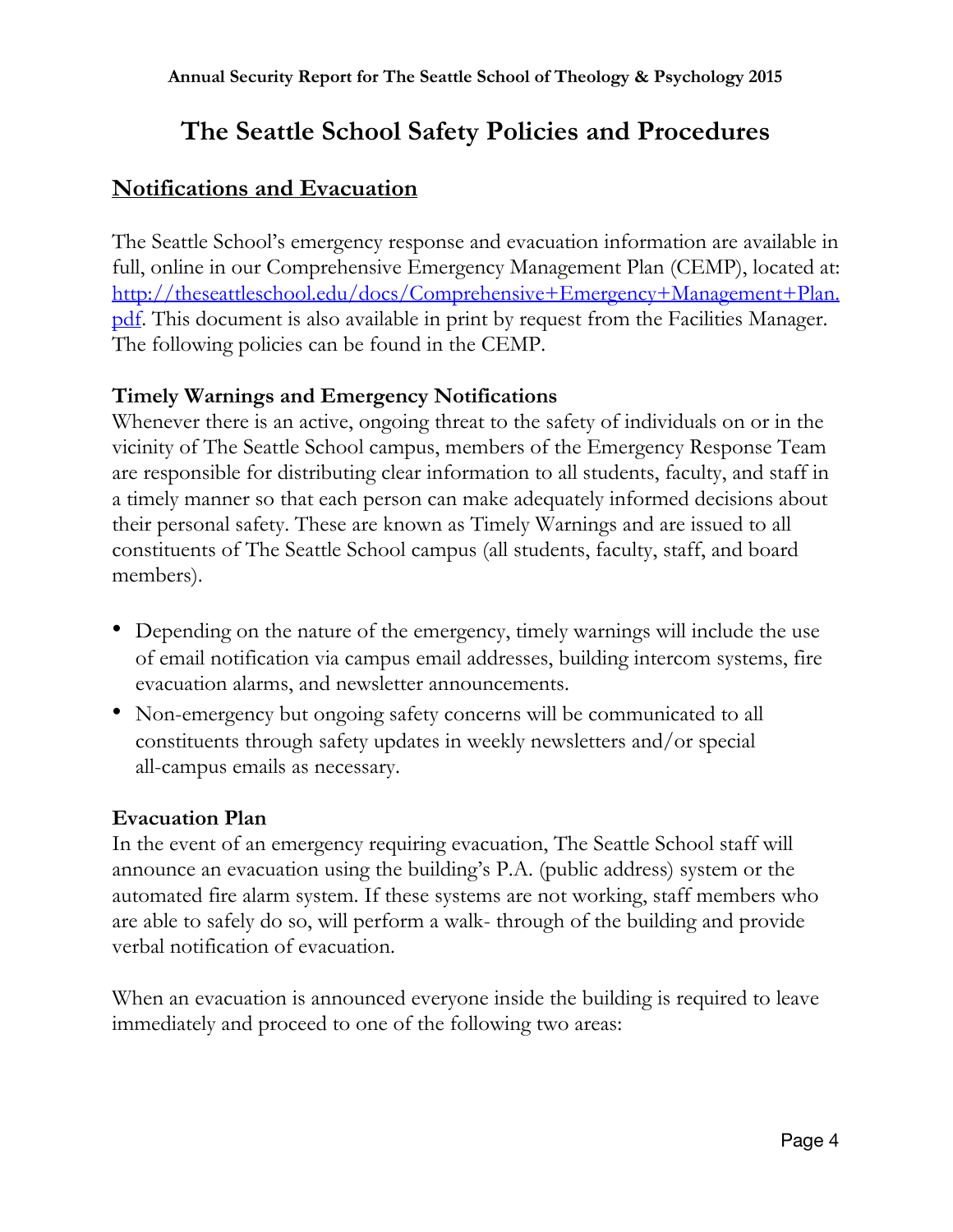Assembly Area #1: The parking lot directly across the street from the front door – Elliott & Wall. First priority is to gather in this area and await further instructions. In the unlikely event that Assembly Area #1 is compromised, proceed directly to Assembly Area #2: On Alaskan Way – across the railroad tracks on the sidewalk and near the bus stop. As above, wait further instructions. If neither Assembly Area is available, faculty and staff are to use their discretion in directing people at least 50 feet away from the building.

Once at the Assembly Area, an "Area Captain" will be selected. The Area Captain will then commence taking a written roll call of all present, and assist in meeting emergency medical needs. This list will be delivered to the Emergency Response Team as soon as possible. All students and staff must remain in the Assembly Area until roll call is completed. This is vital information, as it will be used to determine those in need, as well as to reassure families of the safety of their loved ones.

# **Building and Safety Policies**

These policies may be found in the Student Handbook, available online at [http://theseattleschool.edu/docs/2016-2017-Student-Handbook.pdf,](http://theseattleschool.edu/docs/2016-2017-Student-Handbook.pdf) or in print, by request from the office of the Registrar.

### **Building Hours**

Weekday: During the week the building will open at 7:30 a.m. and closes at 9:00 p.m.  $(5:00 \text{ p.m. on } \text{Friday})$ . The front door will be locked at 6:00 p.m. – a student must present his/her Seattle School Identification card at the front desk to be allowed entrance if they are not known by the front desk staff.

Weekend: When classes are meeting the building is open on Saturdays from 11:30 a.m. – 4:00 p.m. and closed on Sunday unless there are intensive courses or conferences scheduled.

Building hours are shortened (generally 8:00 a.m. – 4:30 p.m., Monday-Friday) when classes are not is session. Reminder of these shortened hours are on the website and in the newsletter.

### **Campus Security/Crime Awareness**

Students, staff, and faculty are encouraged to report any criminal or suspicious activity, and are made aware of the need for everyone to be responsible for their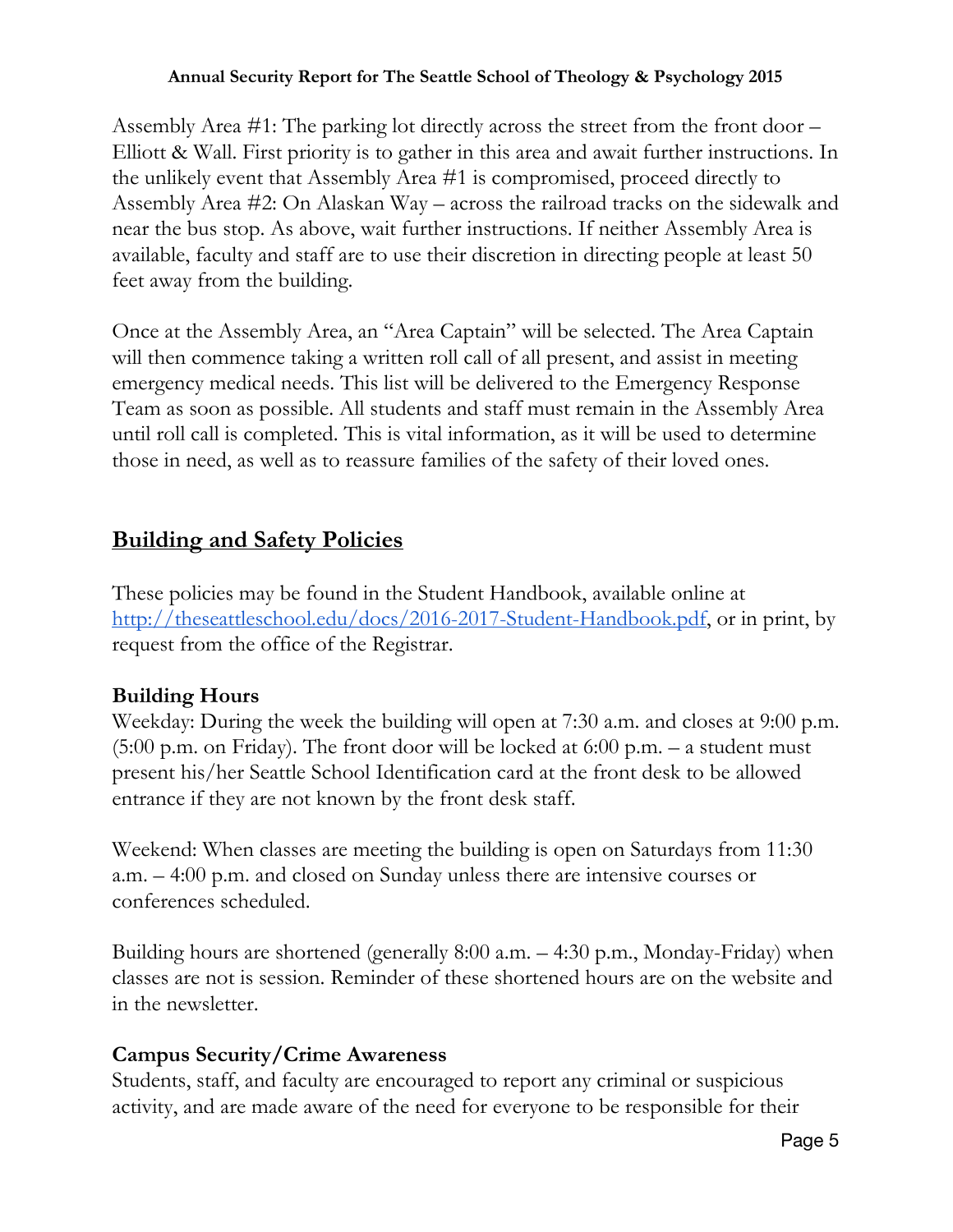own security and the security of others. To file a report, contact the Institutional Support Manager (206-876-6152). When a person files a complaint or applies for assistance, all pertinent information is obtained and is officially documented by the completion of an Accident/Injury/Crime Incident Report.

### **The Clery Act – Campus Security and Crime Statistics**

The federal government mandates that every college or institution that provides Title IV Financial Aid to its students must comply with the Clery Act; the new name for the Student Right-to-Know and Campus Security Act. The Seattle School crime statistics are compiled on a yearly basis from daily records maintained by the Facilities Manager. Data from local law enforcement is also included when applicable in an effort to ensure that all crimes are reported. The Seattle School Security Report is posted on the website. Printed versions of this report are readily available from the Institutional Support Department at the front desk.

# **Fire**

In the case of a fire:

- Pull the nearest fire alarm to alert other persons to exit the building.
- At any campus phone dial 9-911.
- Give specific information as to the nature of the fire and its specific location.
- The campus address is 2501 Elliott Avenue, Seattle, WA 98121, and the phone number is (206) 876-6100.

Contact front desk staff to locate nearest fire extinguisher and follow directions on the extinguisher. The three basic ways to put out a fire are (1) take away its fuel, (2) take away its air (smother it), and (3) cool it with water or fire extinguishing chemicals. Never use water on an electrical fire; rather use only fire extinguishing chemicals.

# **Health**

If a situation is obviously life-threatening, such as heart attack, choking, or severe injury: at any campus phone dial 9-911. Give specific information as to the nature of the problem and the specific location of the injured person. The campus address is 2501 Elliott Avenue, Seattle, WA 98121, and the phone number is (206) 876-6100.

First-aid kits are located on all floors: 2nd/Ground floor kit is at the front desk, the 3rd floor kit is located just outside the Large Classroom and the 4th floor kit is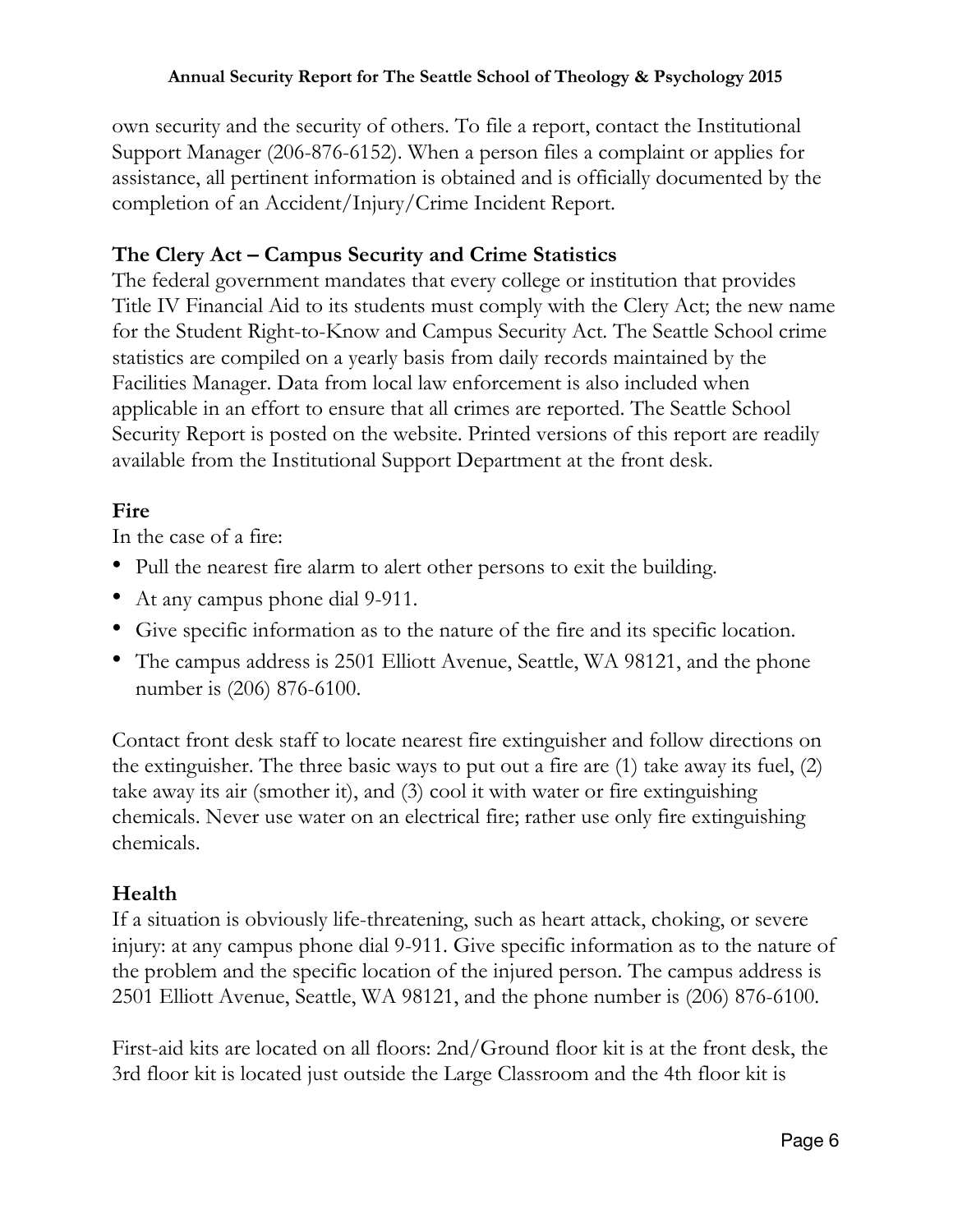located in the Northwest corner in the kitchen area. If a situation is not life-threatening: contact the Front Desk.

#### **Persons Exhibiting Threatening Behavior**

The Seattle School strives to have an environment free from intimidation, threats or violent acts. Such conduct includes any form of intimidating, threatening or hostile behavior, physical altercations, vandalism, arson, sabotage, use or display of weapons, carrying weapons onto school property, or any other act which The Seattle School deems inappropriate under this policy. Likewise, jokes or offensive comments about violence or weapons are not tolerated. Such conduct may result in discipline, including suspension, termination or expulsion.

If a stranger is menacing, threatening, out of control, displaying a weapon, etc.: from any campus phone, dial 9-911. Give specific information to the police as to the nature of situation and its specific location. The campus address is 2501 Elliott Avenue, Seattle, WA 98121, and the phone number is (206) 876-6100.

Contact administrative staff immediately. Do not attempt to resolve the situation alone.

#### **Student Entrances and Exits**

Students may enter/exit the building by using the main Seattle School entrance. The main entrance is open from 8 a.m. until 6 p.m. To access the building before or after hours, you must contact the Director of Facilities, Phil Bishop (206-876-6107) and only in case of emergency. To access stairwells and elevators after hours, the student must use his/her Seattle School identification card. Should a student need to see an administrator or faculty member, he/she should check in at the front desk, located in the lobby at the main Seattle School entrance.

### **Weapons & Violence Policy**

The Seattle School has a zero-tolerance policy regarding firearms or weapons on campus. Specifically students, employees, faculty and others performing services for the school (including, but not limited to, temporary employees, consultants, contractors and vendors) are prohibited from carrying, possessing or using guns or other dangerous weapons or devices for any purpose at any time on school premises.

Weapons and other dangerous devices are also prohibited off school premises while on Seattle School related business or at The Seattle School-sponsored events. People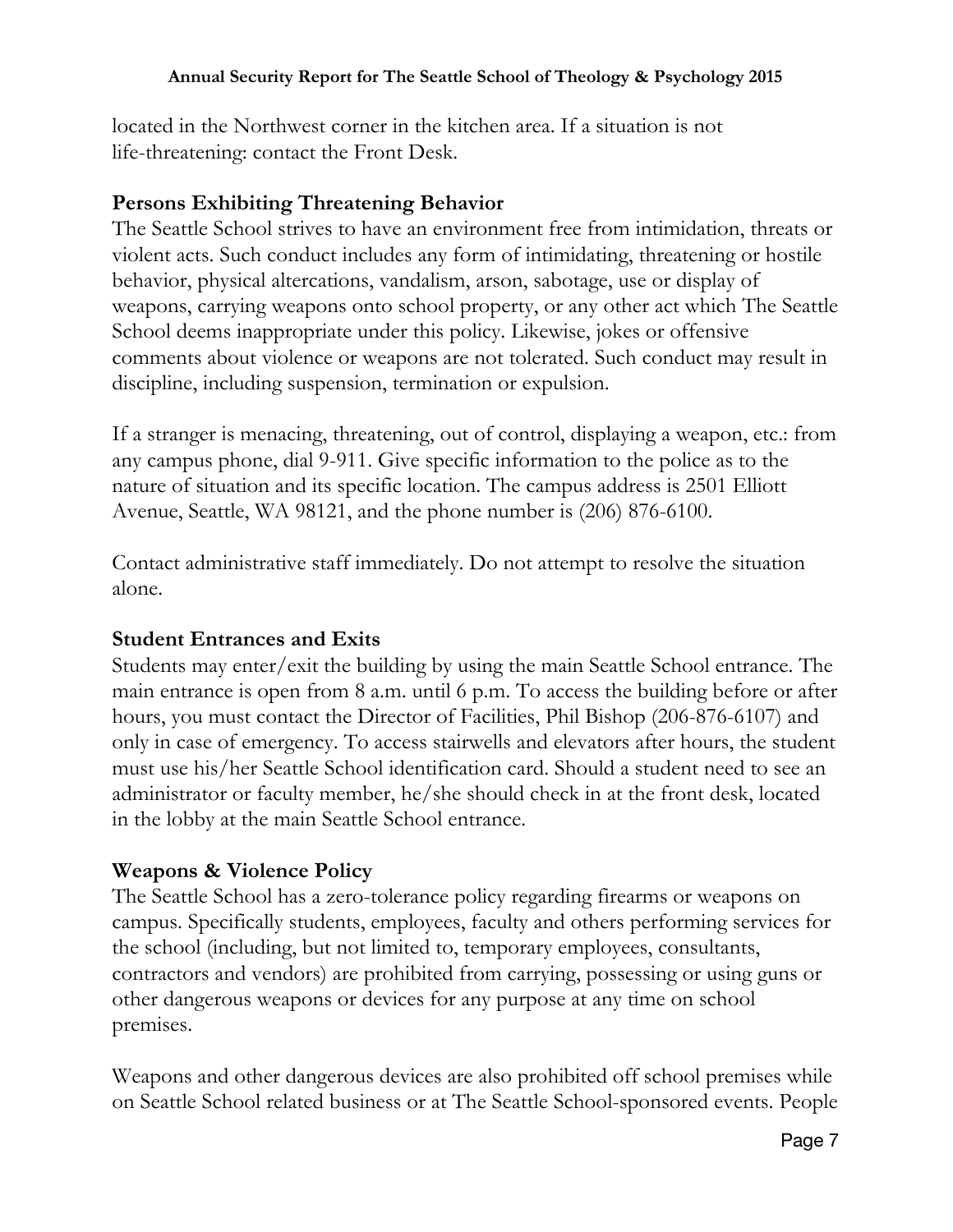who carry a concealed-weapon permit are not allowed to carry a weapon while on school premises or while representing The Seattle School.

Anyone who has knowledge of someone violating this policy should immediately report the incident to the Institutional Support Manager. The complainant should be prepared to provide any relevant information that prompted him/her to observe or suspect violation. The front desk staff or any school administrator has the right to confiscate weapons from people in violation of this policy. Failure to adhere to the weapons policy or failure to cooperate in an investigation is grounds for disciplinary action, up to and including suspension, termination or expulsion.

### **Weather Closures**

For closures because of weather or natural disaster, The Seattle School voicemail greeting will convey the message if the business office is closed and if classes are cancelled for the day. The website will also list closures. These messages will be posted by 6:00 a.m.

### **Search Policy**

The Seattle School wishes to discourage theft or unauthorized possession of school property and/or property of staff, faculty, students, and visitors. To facilitate enforcement of this policy, a school representative may inspect not only desks and offices, but also persons entering and/or leaving the premises, and any packages or other belongings. Any student who wishes to avoid inspection of any articles or materials should not bring such items onto school premises.

# **Smoking**

Washington State law prohibits smoking in all places of employment. You may smoke outside provided you are not standing within 25 feet of a building entrance or exit, windows that open, or air intake equipment. Employees who observe a guest or visitor who is in violation of this policy should promptly and politely advise the individual of the policy. Any employee who violates this policy shall be subject to disciplinary action.

### **Solicitation and Sales**

The Seattle School policy prohibits distributing material or soliciting students, faculty, or staff on company premises at any time unless approved by the Chief Financial Officer. Solicitation for any purpose or cause may include requests for subscriptions, donations, pools, gifts, charities, memberships, or other forms of requests.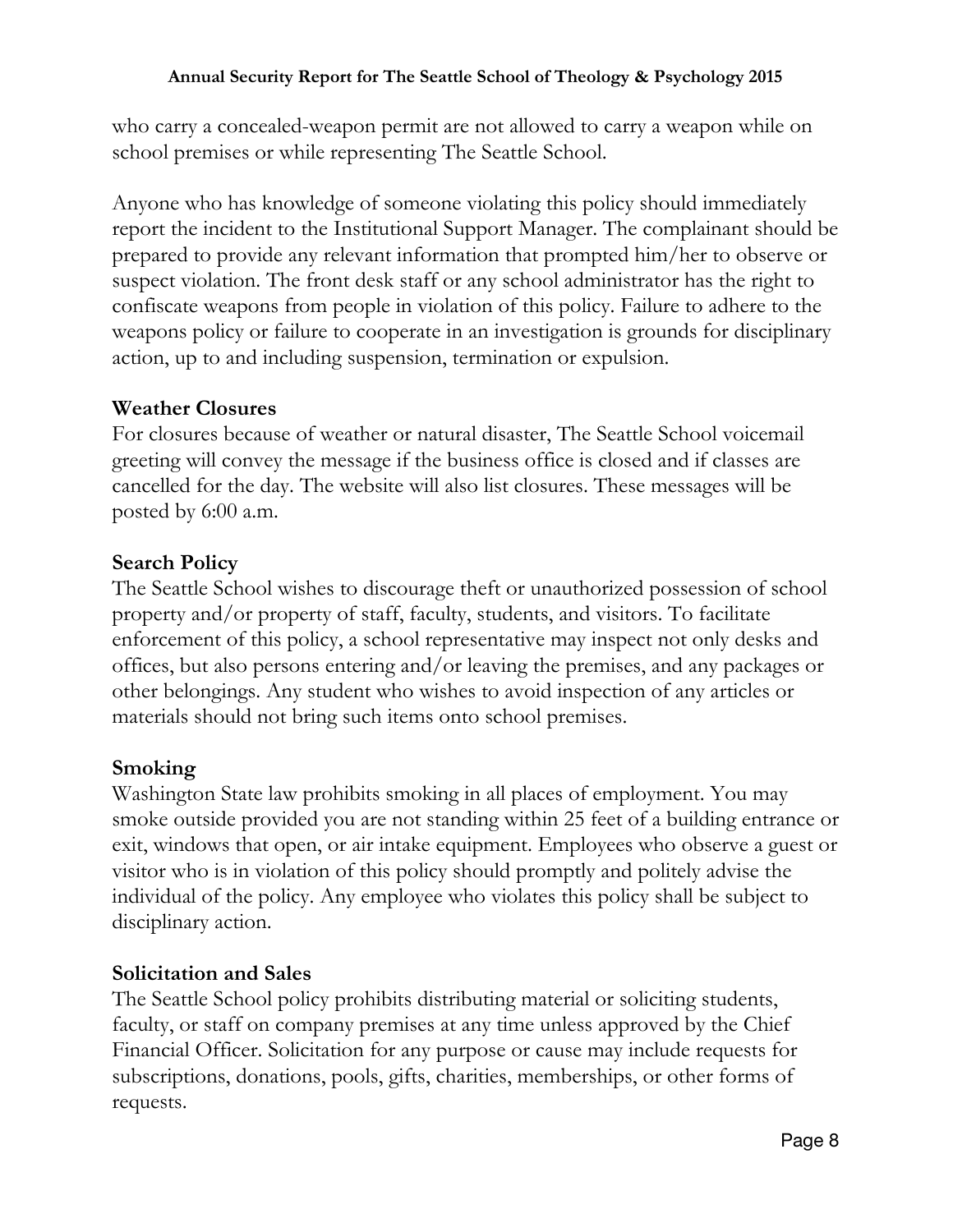The Student Directory, staff and/or faculty rosters and classroom time may not be used for purposes of solicitation; such use is expressly forbidden.

## **Statement of Student Rights & Responsibilities**

All students enrolled at The Seattle School assume an obligation to conduct themselves at all times as responsible members of the campus community, to respect the personal and property rights of others, and to support the educational mission of The Seattle School. The Seattle School insists that its students demonstrate personal and professional integrity in addition to academic excellence.

The Seattle School's administrators, faculty, and staff encourage student involvement in decision making. Student participation and input on institutional committees and teams are not only valued and encouraged at The Seattle School, but considered to be missionally imperative.

# **Nondiscrimination, Harassment, Sexual Harassment, and Sexual Violence Prevention and Title IX Policies**

**The Federal Campus Sexual Assault Victims' Bill of Rights**

- **• Survivors shall be notified of their options to notify law enforcement.**
- **• Accuser and accused must have the same opportunity to have others present.**
- **• Both parties shall be informed of the outcome of any disciplinary proceeding.**
- **• Survivors shall be notified of counseling services.**
- **• Survivors shall be notified of options for changing academic and living situations.**

*The Campus Sexual Assault Victims' Bill of Rights* was signed into law by President George Bush in July of 1992. This law requires that all colleges and universities (both public and private) participating in federal student aid programs afford sexual assault victims certain basic rights. Schools found to have violated this law can be fined up to \$35,000 or lose their eligibility to participate in federal student aid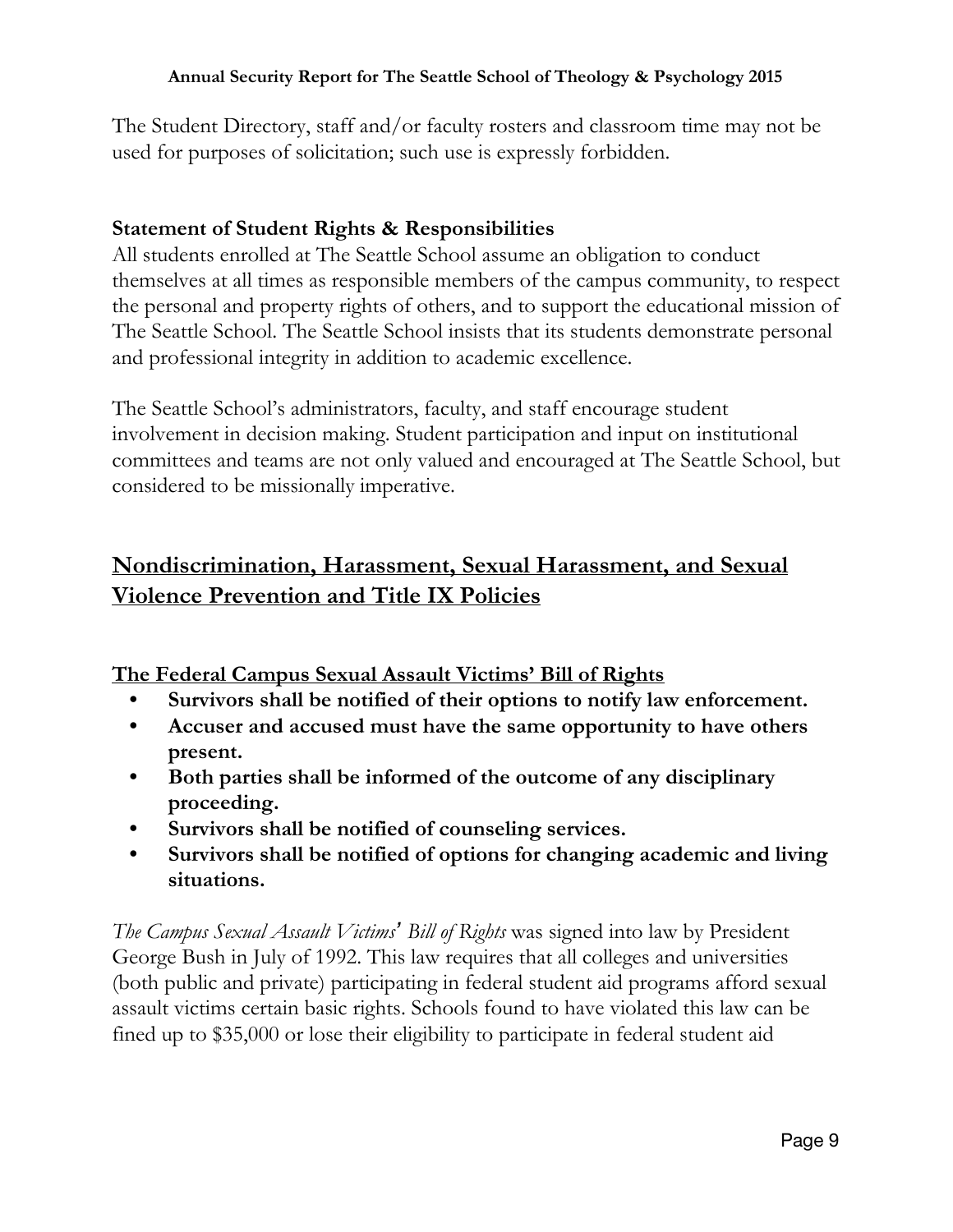programs. Complaints about schools that have failed to comply with this law should be made to the U.S. Department of Education.

These policies may be found in the Student Handbook, available online at [http://theseattleschool.edu/docs/2016-2017-Student-Handbook.pdf,](http://theseattleschool.edu/docs/2016-2017-Student-Handbook.pdf) or in print, by request from the office of the Registrar.

### **Federal Law**

To the extent required by federal law, it is the policy of The Seattle School of Theology & Psychology (The Seattle School") not to discriminate on the basis of race, color, national origin, sex, age, religion (except in the case of employment), disability, or genetic information in its admissions, educational programs or activities, or employment. Consistent with federal law, The Seattle School will provide reasonable accommodations to persons with disabilities. As a religious educational organization, The Seattle School reserves the right to prefer employees and prospective employees on the basis of religion. The phrase "**educational programs or activities**" includes instruction, grading, financial aid, training programs, internships, externships, social and recreational activities, and other aspects of the educational programs or activities at The Seattle School. Discrimination in employment prohibited by this policy includes discrimination in hiring, compensation, promotion, transfer, retirement, evaluation, discipline, benefits, termination, and other employment practices. "**Discrimination**" is defined below. "**Harassment**" is a form of discrimination, and is also prohibited by this policy.

# **Other Prohibited Discrimination and Harassment**

It is also the policy of The Seattle School not to discriminate against its students and student applicants in its admissions or other educational programs or activities on the basis of sexual orientation, marital status, or honorably discharged veteran or military status. The term "**sexual orientation**" means heterosexuality, homosexuality, bisexuality, and gender express or identity. As defined by the Washington Law Against Discrimination, the term "**gender express or identity**" means "having or being perceived as having a gender identity, self-image, appearance, behavior, or expression, whether or not that gender identity, self-image, appearance, behavior, or expression is different from that traditionally associated with the sex assigned to that person at birth."

# **Prohibition Against Sexual Harassment and Sexual Misconduct**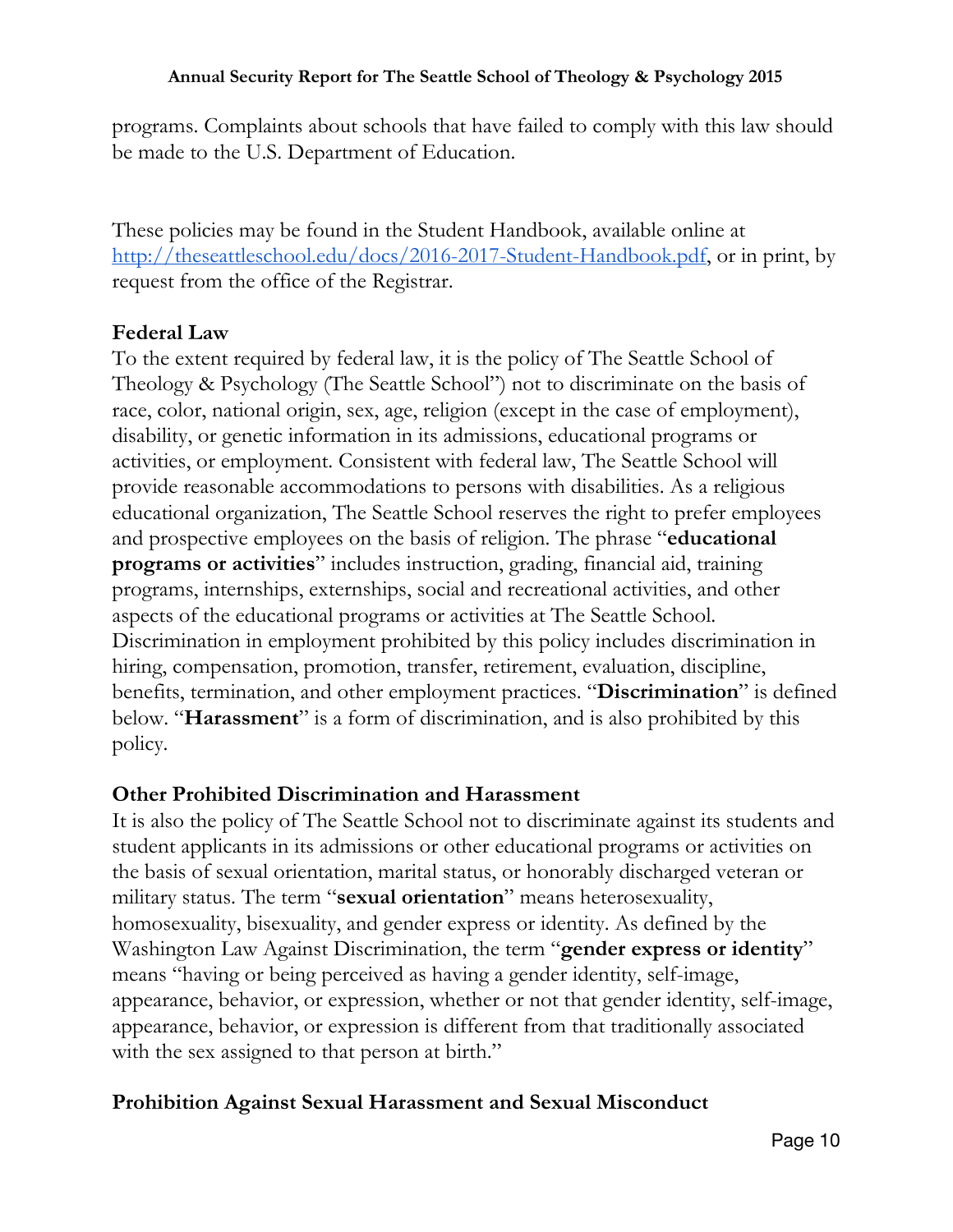Although covered above by the prohibition against sex discrimination, The Seattle School emphasizes that it prohibits sexual harassment, which is a form of sex discrimination. Sexual harassment also includes sexual misconduct, which is also prohibited by this policy. Both of these terms are defined below, and those sections include examples of sexual harassment and sexual misconduct.

#### **No Retaliation**

The Seattle School not only prohibits discrimination and harassment (including sexual harassment), but it also prohibits retaliation against any person for making a complaint about discrimination or harassment; assisting, testifying, or otherwise participating in any discrimination or harassment investigation; or otherwise opposing discrimination or harassment prohibited by this policy. This includes any retaliation against any witness or bystander who reports or provides any information about alleged discrimination or harassment, or who intervenes to stop or attempt to stop any discrimination, harassment, or sexual misconduct. "**Retaliation**" means any adverse action that might dissuade or deter a reasonable person from making or supporting a complaint of discrimination or harassment. Examples of retaliation include intimidation, threats, coercion, termination of employment, unjustified negative grades or evaluation, reduction in pay, denial of a promotion, physical assault, and any other conduct that constitutes prohibited discrimination or harassment under this policy. Retaliation against any person thought to have engaged in any activity protected by this section, whether or not the person actually engaged in any protected activity, is also prohibited by this policy.

### **Reporting Violations; Discrimination Grievance Procedures**

#### Where to File a Complaint

Any student or employee who believes he or she has suffered discrimination, harassment (including sexual harassment or sexual misconduct), or retaliation in violation of this policy, should contact one of the following individuals to file a complaint:

> Title IX Coordinator (currently Linda Ruthruff) (206) 876-6137 lruthruff@theseattleschool.edu 2501 Elliott Avenue Seattle, WA 98121

Director of Human Resources (currently Kartha Heinz) (206) 876-6131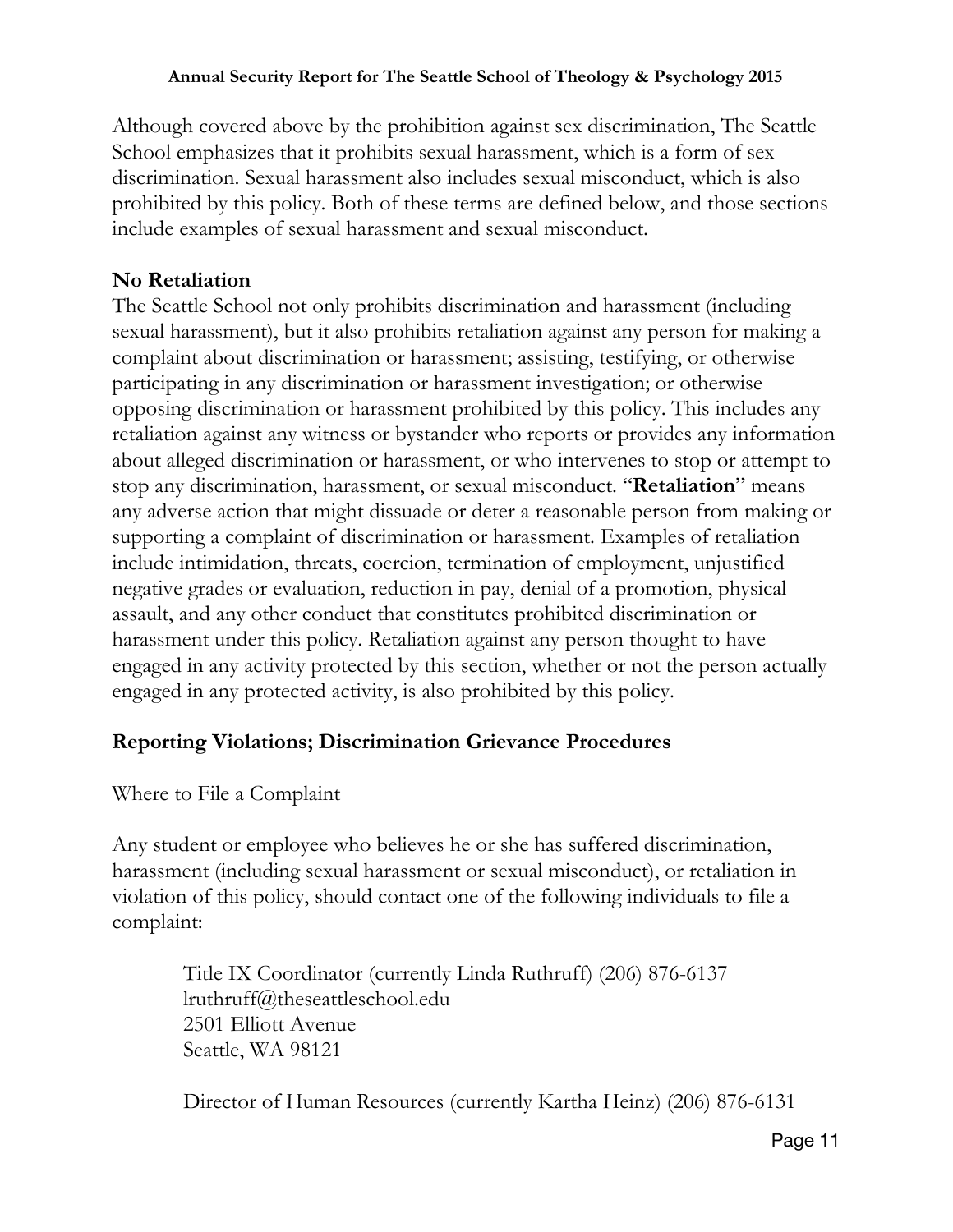kheinz@theseattleschool.edu 2501 Elliott Avenue Seattle, WA 98121

### **Discrimination Grievance Procedures**

Violations of this policy will be addressed through the Discrimination Grievance Procedures. Hard copies of the Discrimination Grievance Procedures are also available from the Title IX Coordinator and the Director of Human Resources.

### **Consequences of Violating this Policy**

Consequences for violating this policy will depend on the facts and circumstances of each particular situation.

**A.** Sanctions and corrective action could include the following: a requirement not to repeat or continue the discriminatory, harassing, or retaliatory conduct; a reprimand; a no-contact order; denial of a merit pay increase; reassignment; removal from class; suspension; termination or expulsion, or other appropriate sanction, remedy, or response.

**B.** The severity of the sanction or corrective action may depend on the frequency and severity of the offense and any history of past discriminatory, harassing, or retaliatory conduct.

**C.** A finding of discrimination, harassment that creates a hostile environment or resulted in any tangible action (either in the employment or educational setting), or sexual misconduct may be cause for disciplinary action, up to and including discharge in the case of an employee and expulsion in the case of a student. The Seattle School may also report any criminal conduct to a law enforcement agency. **D.** The Seattle School may take immediate steps to protect the complainant from further discrimination, harassment, or retaliation before completion of its investigation or the process outlined in the Discrimination Grievance Procedures. For example, in the case of a sexual harassment or sexual misconduct complaint, The Seattle School may take steps to separate the accused harasser from the complainant.

**E.** The Seattle School may also take appropriate action even if it does not find discrimination or harassment that creates a hostile environment or results in a tangible action, but The Seattle School finds that the respondent engaged in disruptive behavior or determines that action is necessary or appropriate to prevent the creation of a hostile environment or a situation that may result in a tangible action or other form of unlawful discrimination or harassment.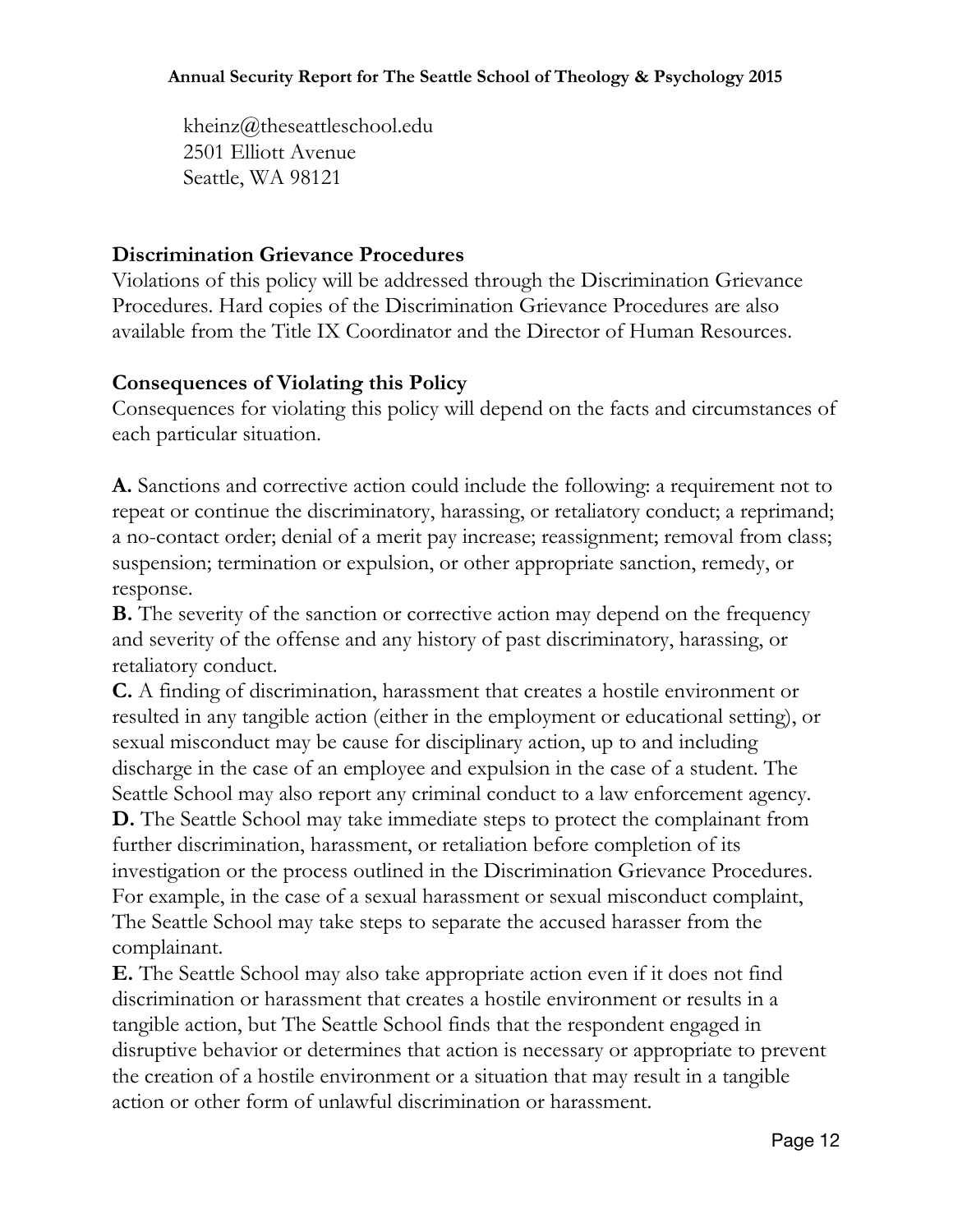### **Off-Campus Conduct**

Conduct that occurs off campus can be the subject of a complaint or report and will be evaluated to determine whether it violates this policy. For example, if off-campus discrimination or harassment has continuing effects that create a hostile environment on campus, then the discrimination or harassment violates this policy. Allegations of off-campus sexual misconduct are of particular concern and should be brought to the attention of The Seattle School.

## **Mandatory Reporting by Employees of any sex-based discrimination, sexual harassment, or sexual misconduct involving students**

The Seattle School wants to stop and respond effectively to instances of sex-based discrimination, sexual harassment, and sexual misconduct involving its students. Therefore, any employee receiving any information about any alleged or possible sex-based discrimination, sexual harassment, or sexual misconduct involving students, must report that information to the Title IX Coordinator or the Director of Human Resources (each a "Complaint Officer") within 24 hours of receiving that information. Employees who are statutorily prohibited from reporting that information are exempt from this reporting requirement, including any licensed counselor who receives the information in his or her capacity as a licensed counselor. After receiving a report of alleged or possible sex-based discrimination, sexual harassment, or sexual misconduct, the Complaint Officer will evaluate the information received and determine what further actions should be taken. The Complaint Officer will follow the procedures described in the Discrimination Grievance Procedures. The Complaint Officer will take steps, either directly with the complainant or through a reporting employee, to provide information about the Discrimination Grievance Procedures, as well as available health and advocacy resources and options for criminal reporting (if applicable).

### **Voluntary Reporting by Students**

The Seattle School strongly encourages its students to report instances of sex-based discrimination, sexual harassment, and sexual misconduct involving students.

# **Substance Abuse Policy and Prevention Program**

The Seattle School's Substance Abuse Policy and Prevention Program reflects a broad commitment to a healthy school community marked by standards that reflect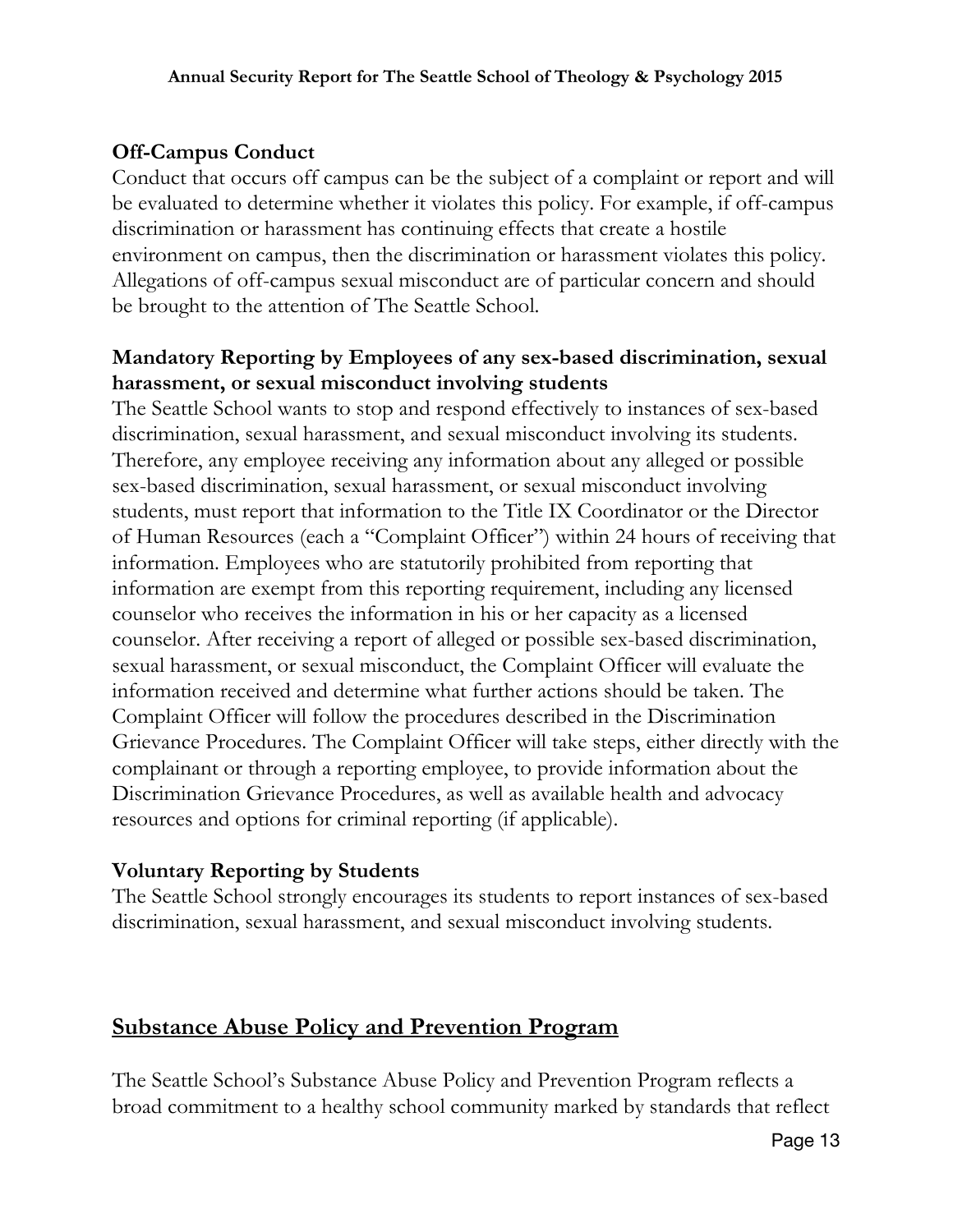personal accountability and responsibility; demonstrate regard for the safety, security, and health of others; and maintain the atmosphere needed for study and reflection. The misuse of alcohol and other drugs subverts the school's ability to achieve its central mission—the ability to serve God and neighbor through transforming relationships.

The Seattle School recognizes explicitly that students, faculty, and staff are adults, which means that they are expected to obey the laws and take personal responsibility for their conduct. Individuals are accountable for their choices and behavior. Careful attention to this information will help students, faculty, and staff promote the school's compliance with the Drug-Free Schools and Communities Act of 1989. Unlawful possession, use, or distribution of illicit drugs and alcohol by students on its property or as part of any of its activities is specifically prohibited and is a violation of the laws of the City of Seattle, the State of Washington, and the United States. The Seattle School will support all local, state, and federal laws relating to drug and alcohol abuse, including referral to local authorities for prosecution. The courts will determine penalties for violations of these laws.

#### **Policy on Drug or Alcohol Use by Students**

The Seattle School prohibits the illegal and irresponsible use of alcohol and other drugs by students. Students have the responsibility to conduct themselves in a lawful and appropriate manner consistent with the mission of the school. Each student has the responsibility to know the risks associated with the use and abuse of alcohol and other drugs and to assist the school in creating an environment that promotes health- enhancing attitudes and activities.

### **Drugs**

1.The school strictly prohibits the manufacture, sale, possession, distribution, dispensing, or use by a student of a controlled or illegal substance not medically authorized.

2.The school strictly prohibits the manufacture, sale, possession, distribution, or dispensing by a student of drug paraphernalia.

### **Alcohol**

1. The possession, sale, distribution, and consumption of alcoholic beverages on the school's campuses or in connection with school-sponsored or related events is permitted only within the limits prescribed by Washington state and federal laws, and in accordance with the Campus Policy for Alcohol Use at Events (below). In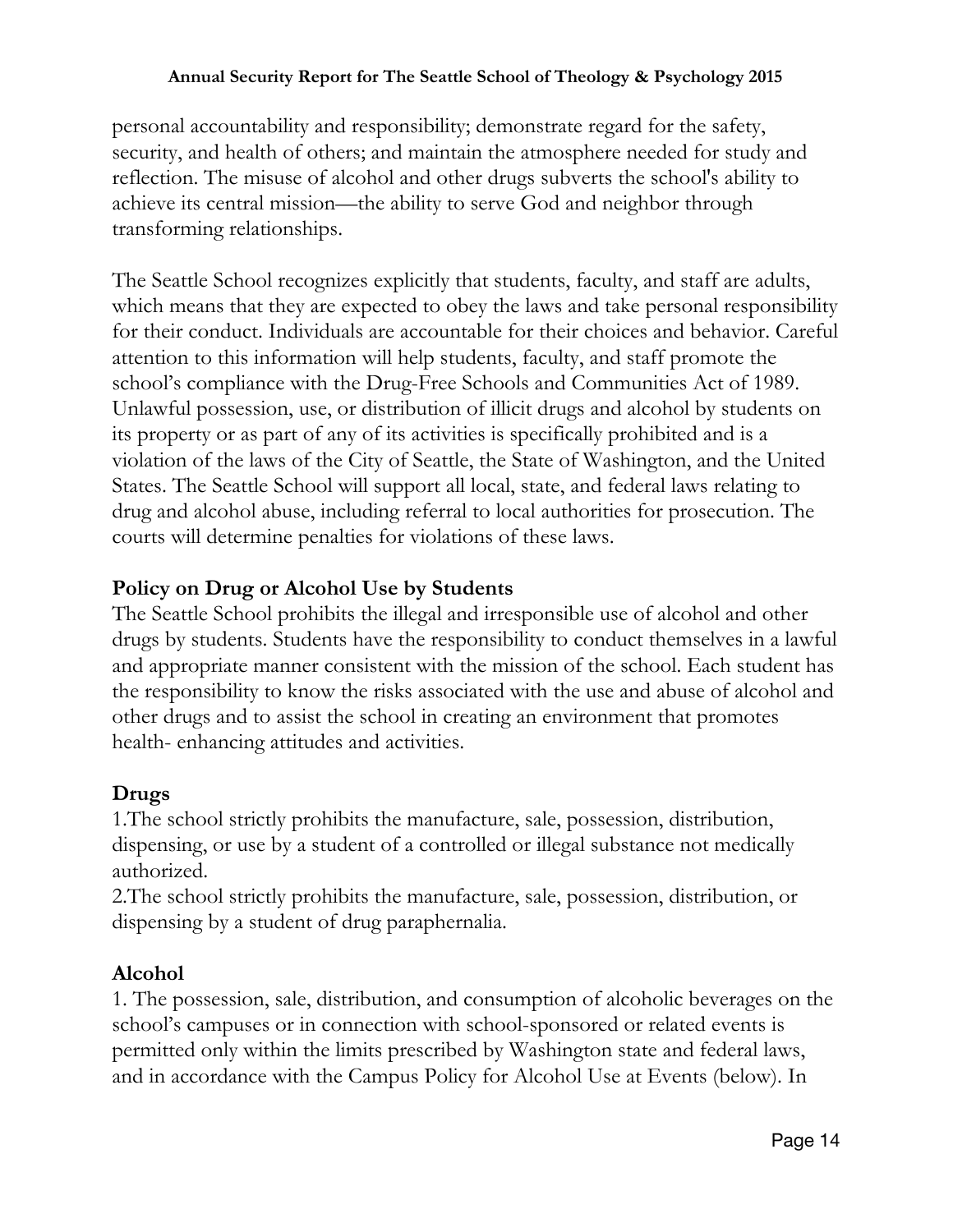addition, no open containers of alcohol are permitted on school property at any time, except within the area covered by a valid liquor permit.

2.The school strictly prohibits students from appearing on campus obviously under the influence of alcohol. Alcohol will not be allowed to interfere with co-curricular activities, campus safety or security, or classroom learning.

3. The school will not excuse acts of misconduct committed by students whose judgment is impaired by consumption of alcohol or drugs. Students are expected to assume responsibility for their own behavior and must understand that being under the influence of drugs or alcohol in no way lessens their accountability. Violations of the law or school rules or policies relating to drug or alcohol use will result in disciplinary sanctions up to and including dismissal as described in the Student Code of Conduct. In general, students will be disciplined if their use of alcohol or drugs is illegal or threatens to create public disorder, public disturbances, danger to themselves or others, or property damage. In addition, the school has the right to refer suspected unlawful drug or alcohol-related incidents to appropriate federal, state, or local legal authorities.

### **Campus Policy on Alcohol Use at Events**

To serve alcohol on campus, the event sponsor must complete an Alcohol Service Request Form (available on Google Drive) and submit it to the Executive Council for approval at least two weeks prior to the event. The Seattle School reserves the right to deny authorization at any time. If approval is granted, the event's sponsor is responsible for providing a licensed vendor/caterer to provide and serve the alcohol. The event sponsor is responsible, along with individuals directed to serve the alcohol, for compliance with all applicable laws, ordinances, and school policies pertaining to the use, furnishing, or possession of alcohol.

Alcohol may not be served to any person under the age of 21. A separate alcohol serving area is required at events where persons under 21 will be present. The event's sponsor will also be required to devise a system by which picture identification will be checked to verify legal age.

Alcohol must be served and monitored and may not be left unattended so to allow free access. Event sponsors and the individuals directed to serve the alcohol are responsible and obligated to refuse alcohol to anyone whom they believe has had too much to drink. All service of alcohol to guests must stop 60 minutes prior to the ending time of the event. Non-alcoholic beverages and food must be available and featured prominently at the event.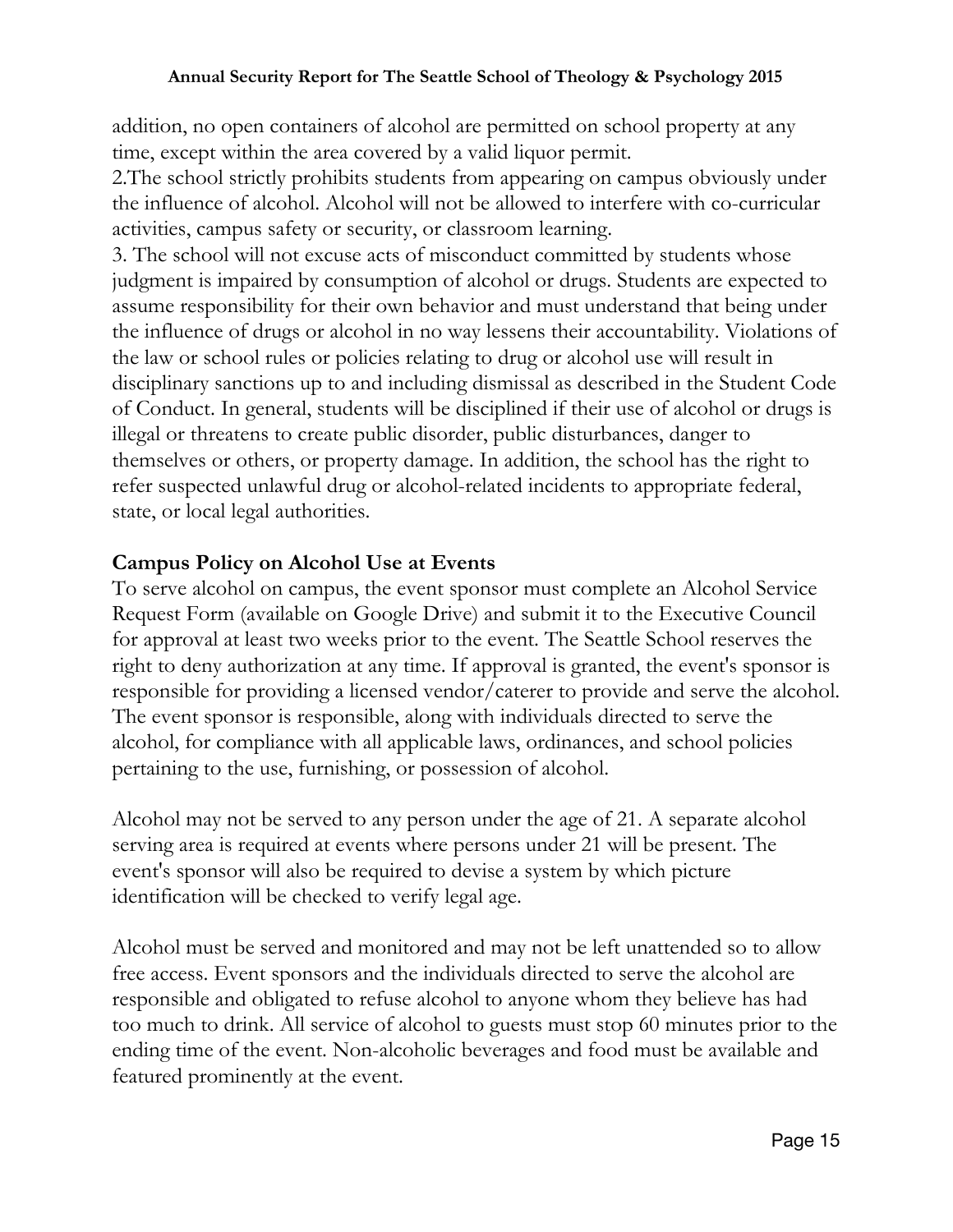# **Health Risks of Alcohol and Other Drug Use**

Alcohol and illicit drug use can pose many health risks to students, faculty, and staff. Use may result in impaired judgment and coordination; physical and psychological dependence; damage to vital organs such as the heart, stomach, liver and brain; inability to learn and remember information; psychosis and severe anxiety; unwanted or unprotected sex resulting in pregnancy and sexually transmitted diseases (including HIV and AIDS); and injury and death. Negative consequences of alcohol and other drug use can be immediate.

### **Resources for Education and Treatment**

Faculty and staff who suspect they may have a drug or alcohol abuse problem are encouraged to seek assistance through their own efforts before the problem affects their employment status. The school provides benefit-eligible employee access to an independent, confidential Employee Assistance Program (EAP) that offers confidential assessment, counseling, and referral assistance in areas that include alcohol and drug abuse. The EAP can be reached by calling 1-800-316-2796. Please contact the Human Resources Office, [hr@theseattleschool.edu](mailto:hr@theseattleschool.edu) for further information.

### **Community Services**

A variety of community organizations in the greater Seattle area can be resources for students, faculty or staff. They are organized into three categories for ease of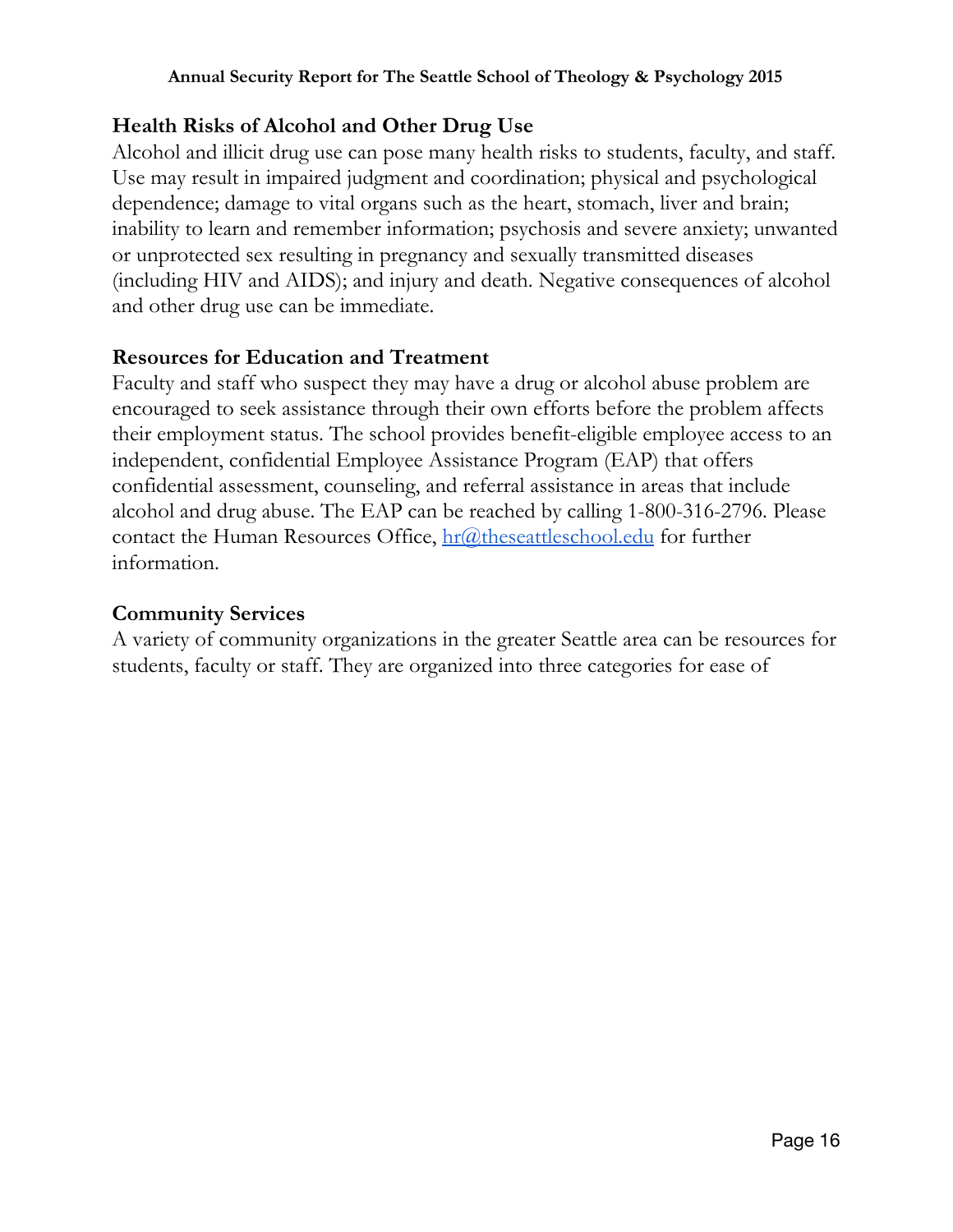| <b>Emergency Numbers</b>                              |                                                             |                                |
|-------------------------------------------------------|-------------------------------------------------------------|--------------------------------|
| Alcohol & Drug 24-hour Helpline                       | (206) 722-3700; 1-800-562-1240 (Washington State)           |                                |
| Domestic Violence Hotline                             | 1-800-562-6025                                              |                                |
| HIV/AIDS Hotline                                      | 1-800-272-2437                                              |                                |
| 24-Hour Crisis Line                                   | (206) 461-3222 ; 1-800-621-4636 (Washington state)          |                                |
| King County Sexual Assault Resource Center            | (425) 226-5062; 1-800-825-7273                              |                                |
| <b>Local Self-Help Groups</b>                         |                                                             |                                |
| Alanon/Alateen/Alatot                                 | (206) 625-0000                                              |                                |
| Alcoholics Anonymous (AA)                             | (206) 587-2838                                              |                                |
| Marijuana Anonymous                                   | (206) 548-9034                                              |                                |
| Naranon                                               | (206) 626-7171                                              |                                |
| Narcotics Anonymous                                   | (206) 790-8888                                              |                                |
| <b>Alcohol and Drug Treatment Resources</b>           |                                                             |                                |
| Auburn Youth Resources                                | 816 F St. SE, Auburn, WA 98002                              | (253) 939-2202                 |
| Catholic Community Services                           | 100 23rd Ave. South, Seattle, WA 98122                      | (206) 328-5097                 |
| Central Seattle Recovery Center                       | 1401 E Jefferson, #300, Seattle, WA 98122                   | (206) 322-2970                 |
| Central Youth & Family Services                       | 1901 Martin Luther King Jr. Way South,<br>Seattle, WA 98144 | (206) 322-7676                 |
| Consejo Counseling and Referral                       | 3808 South Angeline, Seattle, WA 98118                      | (206) 461-4880                 |
| Eastside Recovery Center Inc.                         | 1412 140th PI NE, Bellevue, WA 98005                        | (425) 747-7892                 |
| Group Health Cooperative                              | 1730 Minor Ave, Suite 1600, Seattle, WA<br>98101            | 1-800-562-6300<br>206-326-3000 |
| Lakeside Milan Recovery Center Inc.                   | 10322 NE 132nd St., Kirkland, WA 98034                      | (425) 823-3116                 |
| Providence Recovery Program                           | 916 Pacific Ave, Everett, WA 98206                          | (425) 258-7390                 |
| Residence XII (women only)                            | 12029 113th Ave. NE, Kirkland, WA 98034                     | 425-823-8844                   |
| Seattle Indian Health Board                           | 611 12th Ave South, Seattle, WA 98144                       | (206) 324-9360                 |
| Swedish Medical Center Addiction Recovery<br>Services | 5300 Tallman Ave. NW, Seattle, WA 98107                     | (206) 781-6209                 |
| Therapeutic Health Services                           | 1116 Summit, Seattle, WA 98101                              | (206) 323-0930                 |
| Valley General Hospital Alcoholism & Drug             | 14701 179th Ave SE, Monroe, WA 98272                        | (360) 794-7497                 |
| Recovery Center                                       |                                                             | 1-800-533-3046                 |
| Veterans Administration Medical Center                | 1660 S. Columbian Way, Seattle, WA 98108                    | (206) 762-1010                 |
|                                                       |                                                             | 1-800-329-8387                 |
| Women's Recovery Center                               | 4649 Sunnyside Ave. N., Suite 200, Seattle,<br>WA 98103     | (206) 547-1955                 |

reference: 24-hour emergency numbers; self- help groups; and alcohol and drug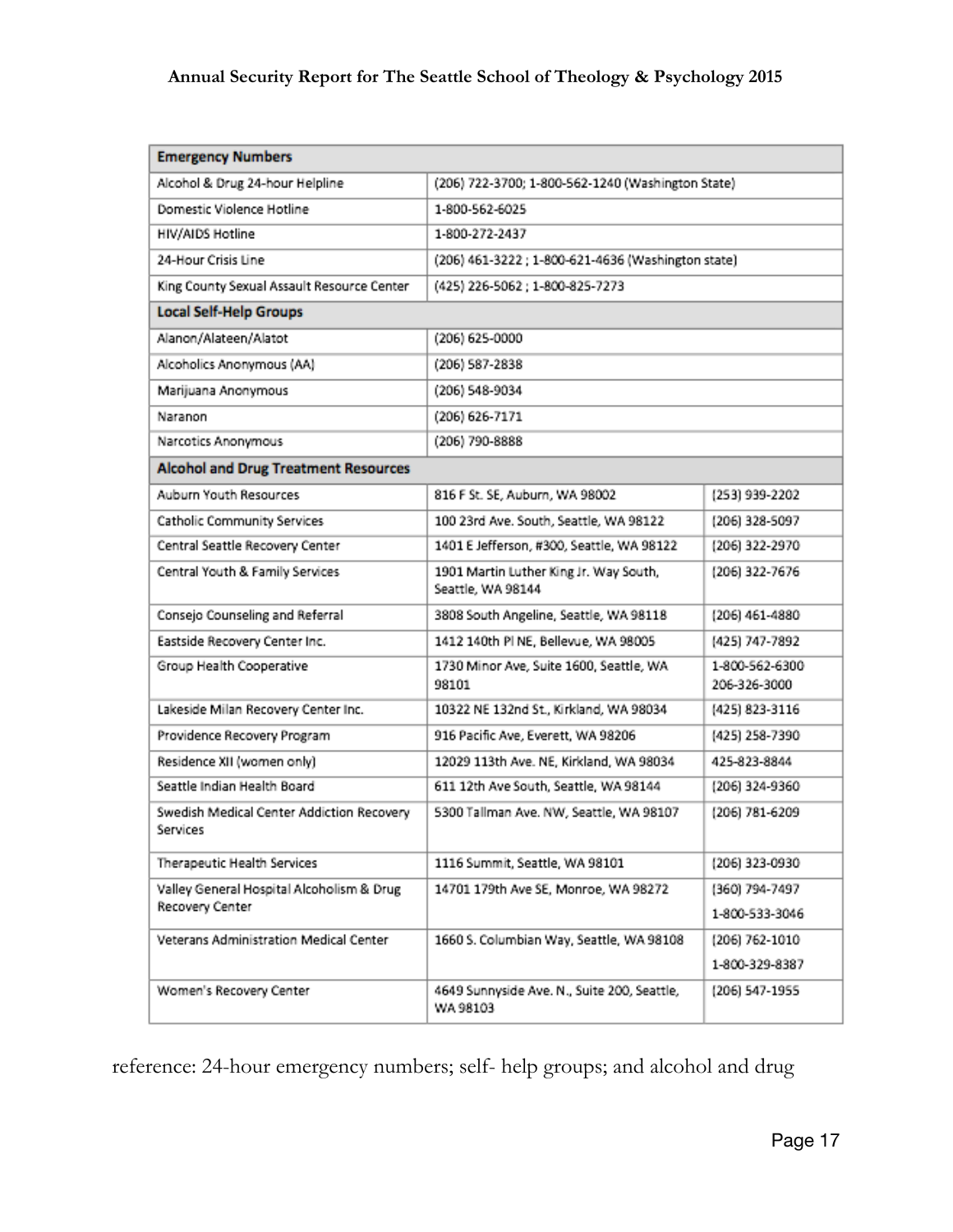treatment programs. *These resources have not been screened by The Seattle School and the school makes no specific endorsement of or recommendations to any one program.*

#### **Education and Programming for Campus Safety and Violence Prevention**

In addition to the publication of an Annual Security Report, The Seattle School has instituted a campus safety and Title IX training for all students during our annual fall Re-Orientation. Each student is provided with a copy of this report and informed of their rights and responsibilities afforded by the Clery Act, the Department of Education, Title IX, and the policies of The Seattle School.

The Seattle School is committed to ongoing review of our emergency management, safety, and violence prevention policies and procedures to ensure compliance with the guidelines of the Department of Education. We conduct annual employee safety trainings, fire drills, and tests of our Comprehensive Emergency Management Plan in order to ensure ongoing preparedness and compliance with local, state, and federal laws.

If you have questions or concerns about any of these policies, please contact the Institutional Support Manager.

You may request a printed copy of the Student Handbook, the Comprehensive Emergency Management Plan, and the Annual Security Report in person, by phone at 206.876.6152, or by email at  $\frac{\text{ism@the} \cdot \text{test the school.edu}}{\text{min@the} \cdot \text{test}}$ .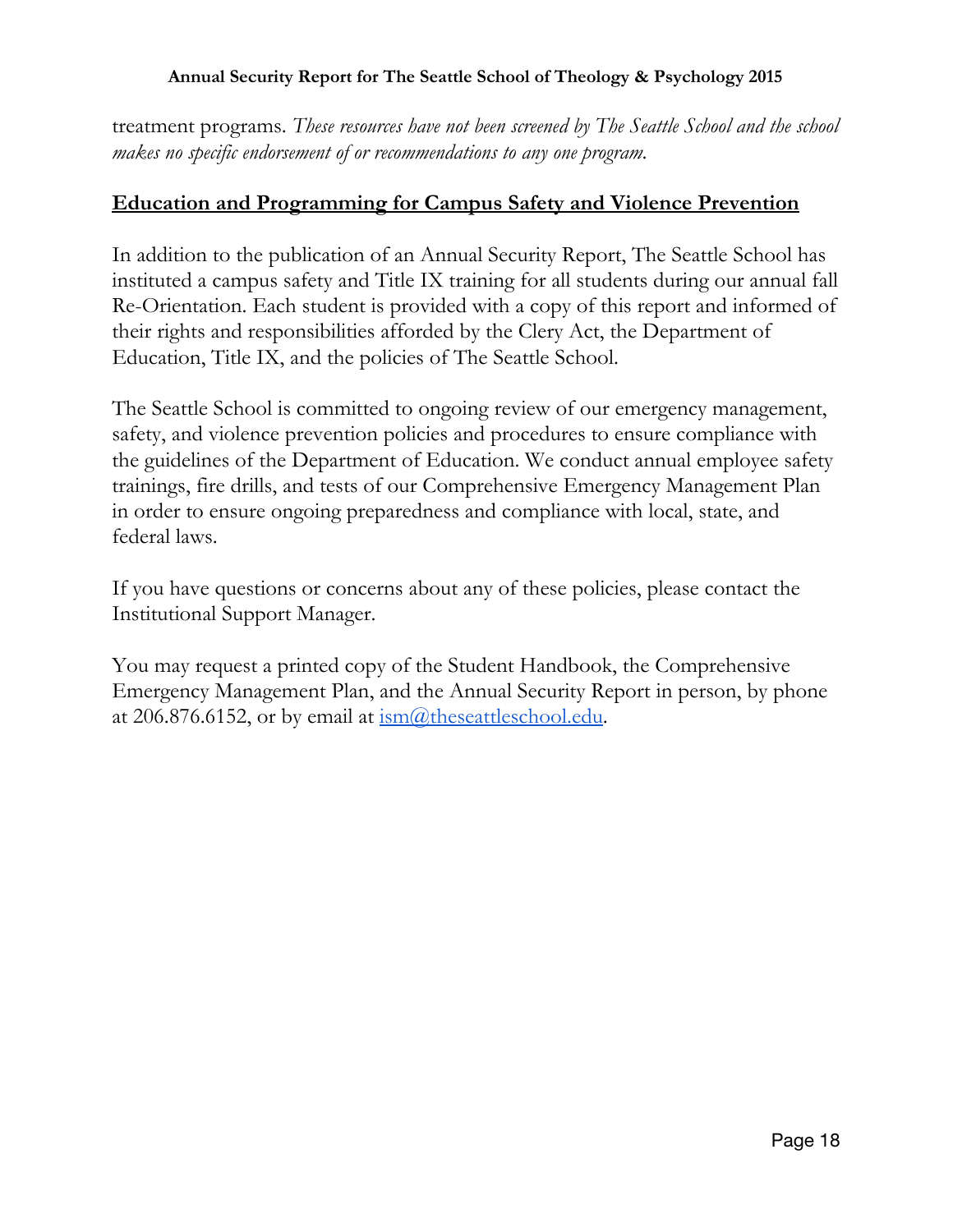### **Appendix: Previous Years' Crime Statistics**

The following tables are taken from our 2011, 2012, 2013 and 2014 Annual Security Reports. With changes to the Clery Act, some categories of crimes have been added and expanded, resulting in different categories being included in more recent years. In addition, these data sets are limited by the availability and categorization of crimes by the Seattle Police Department, from whom The Seattle School receives data about neighborhood crimes.

#### **2011 Statistics**

The following statistics represent data collected by The Seattle School of Theology & Psychology from reports made to The Seattle School and the Seattle Police Department concerning crimes occurring on campus geography (defined as our building and immediately adjoining public property: sidewalks and streets) in the 2011 calendar year. In addition, we have included statistics for the surrounding Belltown neighborhood which are collected from the **[Seattle Police Department](http://www.seattle.gov/police/crime/stats.htm)** [website.](http://www.seattle.gov/police/crime/stats.htm)

|                                     | <b>On Campus</b> | <b>Public Property</b> |
|-------------------------------------|------------------|------------------------|
| Burglary/Theft                      |                  |                        |
| Robbery                             |                  |                        |
| <b>Aggravated Assault</b>           |                  |                        |
| <b>Burglary</b>                     |                  |                        |
| <b>Motor Vehicle Theft</b>          |                  |                        |
| Arson                               |                  |                        |
| Murder & Non-Negligent Manslaughter |                  |                        |
| <b>Negligent Manslaughter</b>       |                  |                        |
| <b>Forcible Sex Offenses</b>        |                  |                        |
| <b>Non-Forcible Sex Offenses</b>    |                  |                        |

Crimes reported to The Seattle School on Campus & Immediately Adjoining Public Property

Crimes Reported to the Seattle Police Department in the Belltown Neighborhood of Seattle.

|                            | Incidents Occurring in West Precinct- Beat M1<br>"Belltown" in 2011 Calendar Year |
|----------------------------|-----------------------------------------------------------------------------------|
| Robbery                    |                                                                                   |
| <b>Aggravated Assault</b>  |                                                                                   |
| <b>Burglary</b>            | 84                                                                                |
| <b>Motor Vehicle Theft</b> |                                                                                   |
| Homicide                   |                                                                                   |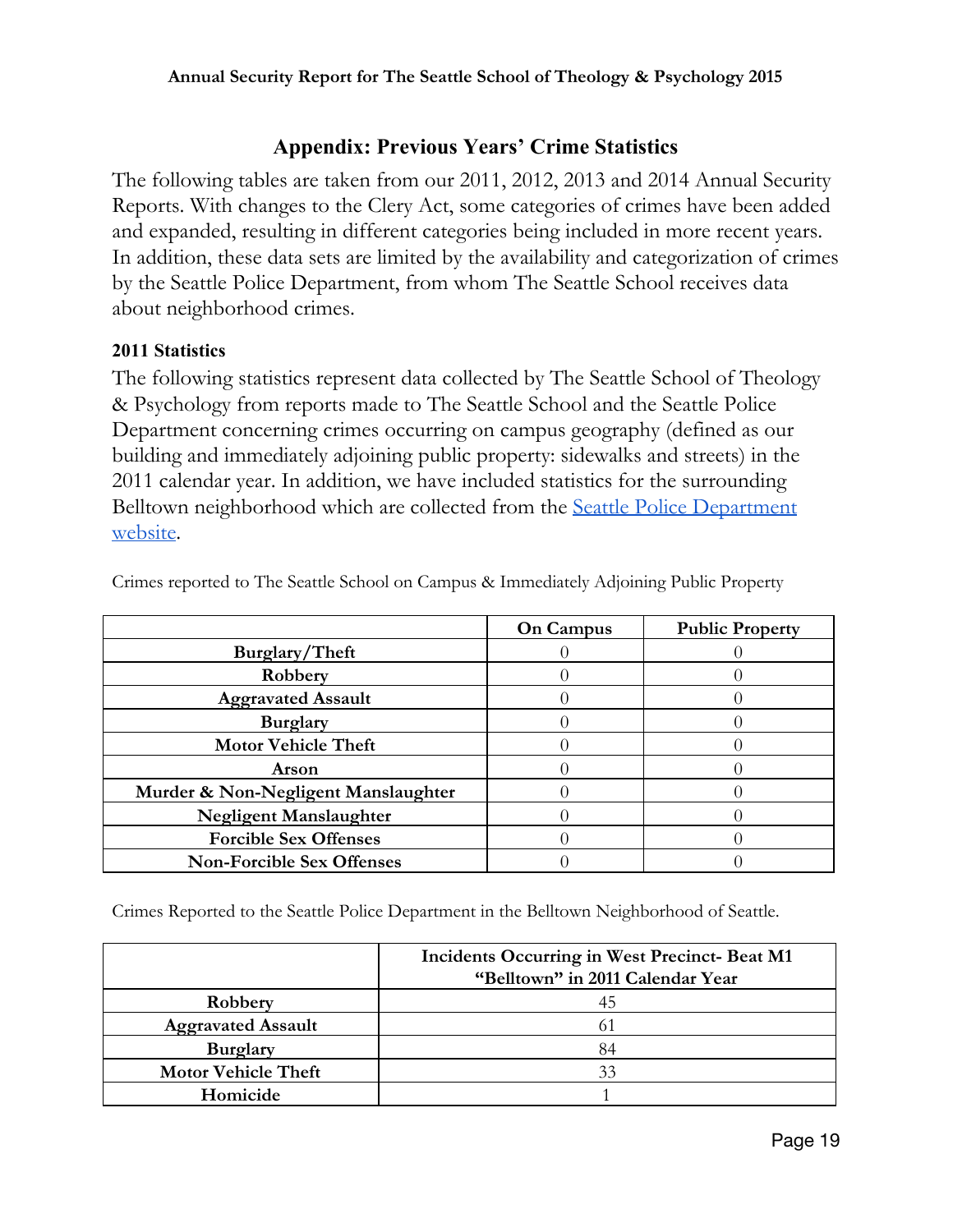|--|--|

#### **2012 Statistics**

The following statistics represent data collected by The Seattle School of Theology & Psychology from reports made to The Seattle School and the Seattle Police Department concerning crimes occurring on campus geography (defined as our building and immediately adjoining public property: sidewalks and streets) in the 2012 calendar year. In addition, we have included statistics for the surrounding Belltown neighborhood which are collected from the <u>[Seattle Police Department](http://www.seattle.gov/police/crime/stats.htm)</u> [website.](http://www.seattle.gov/police/crime/stats.htm)

|                                     | <b>On Campus</b> | <b>Public Property</b> |
|-------------------------------------|------------------|------------------------|
| Burglary/Theft                      |                  |                        |
| Robbery                             |                  |                        |
| <b>Aggravated Assault</b>           |                  |                        |
| <b>Burglary</b>                     |                  |                        |
| <b>Motor Vehicle Theft</b>          |                  |                        |
| <b>Arson</b>                        |                  |                        |
| Murder & Non-Negligent Manslaughter |                  |                        |
| <b>Negligent Manslaughter</b>       |                  |                        |
| <b>Forcible Sex Offenses</b>        |                  |                        |
| <b>Non-Forcible Sex Offenses</b>    |                  |                        |
| <b>Domestic Violence</b>            |                  |                        |
| <b>Dating Violence</b>              |                  |                        |
| Stalking                            |                  |                        |

Crimes reported to The Seattle School on Campus & Immediately Adjoining Public Property

Crimes Reported to the Seattle Police Department in the Belltown Neighborhood of Seattle.

|                            | Incidents Occurring in West Precinct- Beat M1<br>"Belltown" in 2012 Calendar Year |
|----------------------------|-----------------------------------------------------------------------------------|
| Robbery                    | 21                                                                                |
| <b>Aggravated Assault</b>  | 180                                                                               |
| <b>Burglary</b>            | 82                                                                                |
| <b>Motor Vehicle Theft</b> | 31                                                                                |
| <b>Non-Motor Vehicle</b>   | 316                                                                               |
| Theft/Larceny              |                                                                                   |
| Homicide                   |                                                                                   |
| Rape                       |                                                                                   |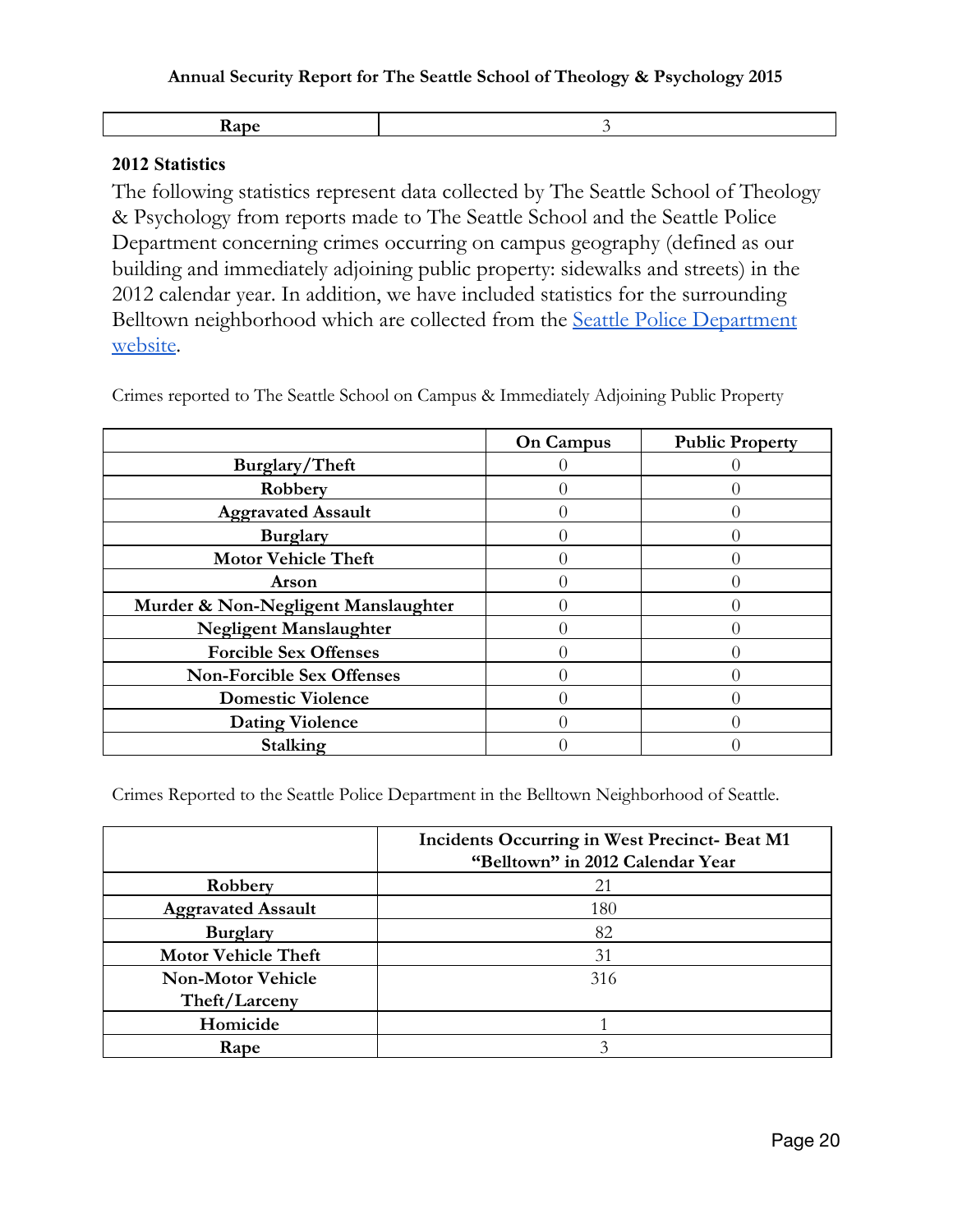#### **2012 Statistics Continued**

Reported Hate Crimes\* on The Seattle School Campus & Immediately Adjoining Public Property

|                                     | <b>On Campus</b> | <b>Public Property</b> |
|-------------------------------------|------------------|------------------------|
| Burglary/Theft                      |                  |                        |
| Robbery                             |                  |                        |
| <b>Aggravated Assault</b>           |                  |                        |
| <b>Burglary</b>                     |                  |                        |
| <b>Motor Vehicle Theft</b>          |                  |                        |
| <b>Arson</b>                        |                  |                        |
| Murder & Non-Negligent Manslaughter |                  |                        |
| <b>Negligent Manslaughter</b>       |                  |                        |
| <b>Forcible Sex Offenses</b>        |                  |                        |
| <b>Non-Forcible Sex Offenses</b>    |                  |                        |
| <b>Domestic Violence</b>            |                  |                        |
| <b>Dating Violence</b>              |                  |                        |
| Stalking                            |                  |                        |

\*Crimes are classified as a hate crime when there is evidence that a victim was intentionally selected on the basis of gender, sexual orientation, race, religion, ethnicity, or disability. If a hate crime occurs, it will be identified by nature of the discrimination (i.e. gender, religion, etc.).

The City of Seattle does not currently distinguish hate crimes in its available crime statistics sorted by neighborhood.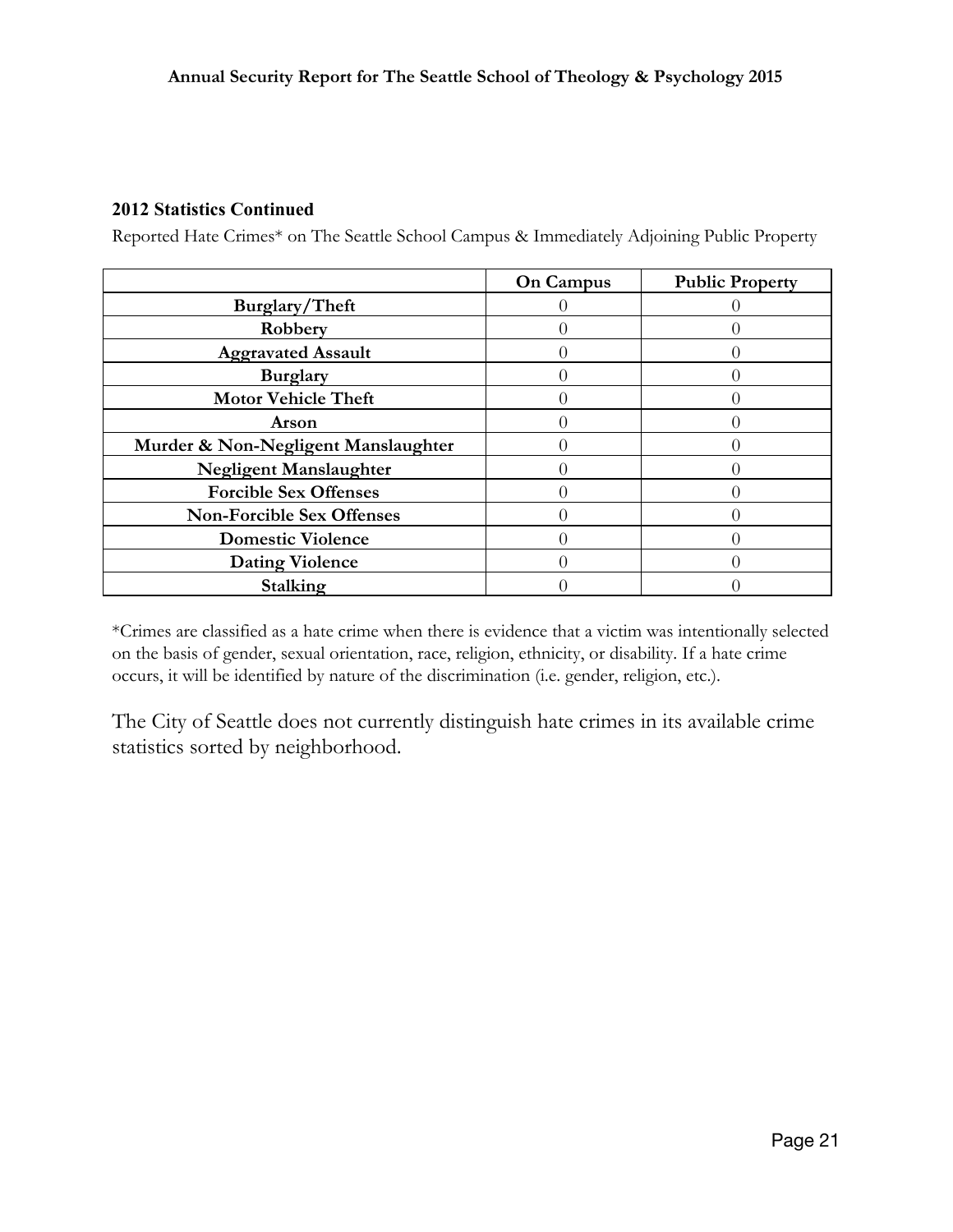#### **2013 Statistics**

The following statistics represent data collected by The Seattle School of Theology & Psychology from reports made to The Seattle School and the Seattle Police Department concerning crimes occurring on campus geography (defined as our building and immediately adjoining public property: sidewalks and streets) in the 2013 calendar year. In addition, we have included statistics for the surrounding Belltown neighborhood which are collected from the [Seattle Police Department](http://www.seattle.gov/police/crime/stats.htm) [website.](http://www.seattle.gov/police/crime/stats.htm)

|                                     | <b>On Campus</b> | <b>Public Property</b> |
|-------------------------------------|------------------|------------------------|
| Burglary/Theft                      |                  |                        |
| Robbery                             |                  |                        |
| <b>Aggravated Assault</b>           |                  |                        |
| <b>Burglary</b>                     |                  |                        |
| <b>Motor Vehicle Theft</b>          |                  |                        |
| Arson                               |                  |                        |
| Murder & Non-Negligent Manslaughter |                  |                        |
| <b>Negligent Manslaughter</b>       |                  |                        |
| <b>Forcible Sex Offenses</b>        |                  |                        |
| <b>Non-Forcible Sex Offenses</b>    |                  |                        |
| <b>Domestic Violence</b>            |                  |                        |
| <b>Dating Violence</b>              |                  |                        |
| Stalking                            |                  |                        |

Crimes reported to The Seattle School on Campus & Immediately Adjoining Public Property

(Figures based on reports filed with The Seattle School and may or may not correspond to reports filed with police.)

Crimes Reported to the Seattle Police Department in the Belltown Neighborhood of Seattle

|                            | Incidents Occurring in West Precinct- Beat M1 |  |
|----------------------------|-----------------------------------------------|--|
|                            | "Belltown" in 2013 Calendar Year              |  |
| Robbery                    | 32                                            |  |
| <b>Aggravated Assault</b>  |                                               |  |
| <b>Burglary</b>            | 131                                           |  |
| <b>Motor Vehicle Theft</b> |                                               |  |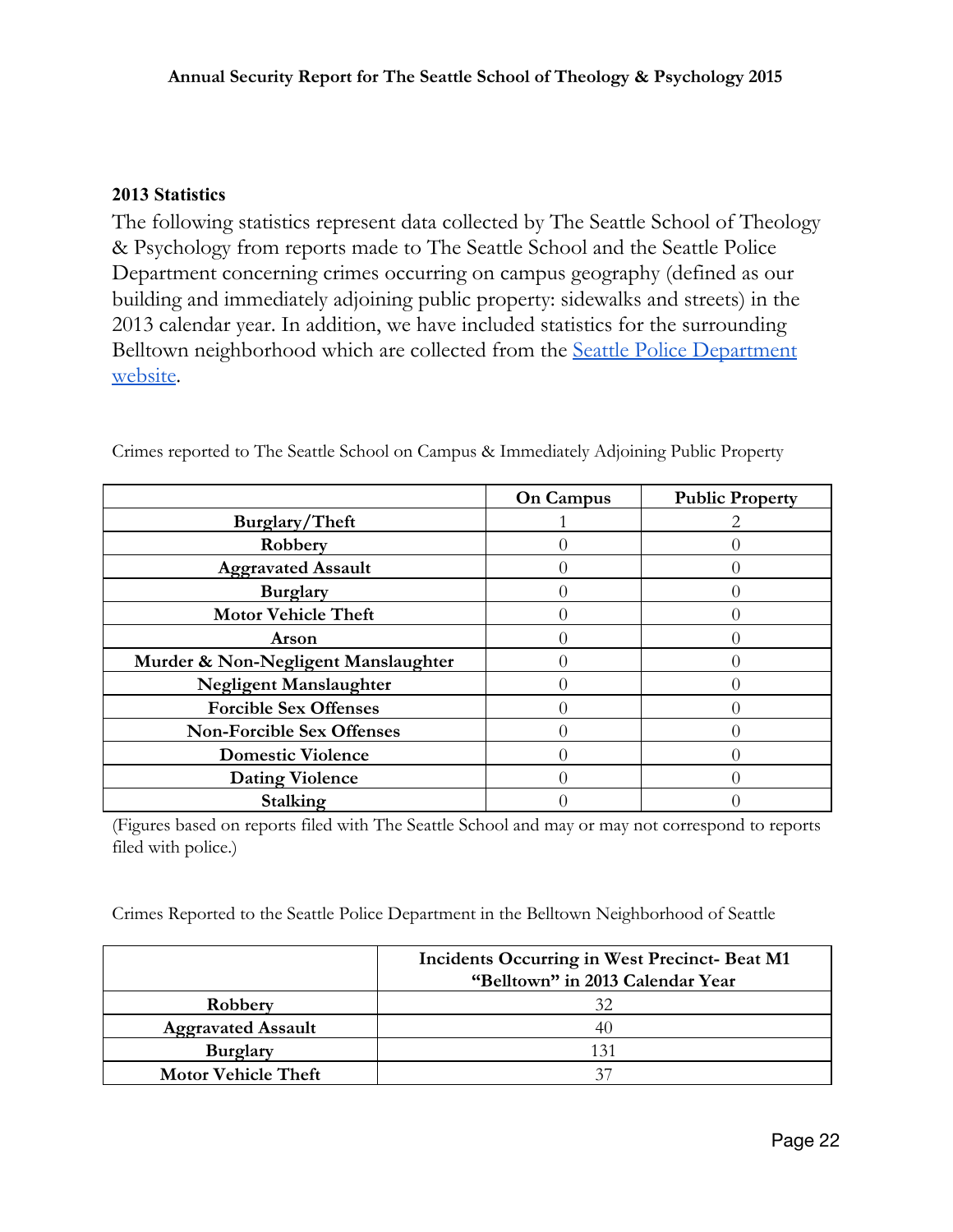| <b>Non-Motor Vehicle</b><br>Theft/Larceny | 316 |
|-------------------------------------------|-----|
| Homicide                                  |     |
| Rape                                      |     |

The Seattle Police Department does not currently make available statistics for domestic violence by neighborhood. Citywide, in 2013, domestic violence accounted for 30% of all recorded aggravated assaults.

|                                     | <b>On Campus</b> | <b>Public Property</b> |
|-------------------------------------|------------------|------------------------|
| Burglary/Theft                      |                  |                        |
| Robbery                             |                  |                        |
| <b>Aggravated Assault</b>           |                  |                        |
| <b>Burglary</b>                     |                  |                        |
| <b>Motor Vehicle Theft</b>          |                  |                        |
| Arson                               |                  |                        |
| Murder & Non-Negligent Manslaughter |                  |                        |
| <b>Negligent Manslaughter</b>       |                  |                        |
| <b>Forcible Sex Offenses</b>        |                  |                        |
| <b>Non-Forcible Sex Offenses</b>    |                  |                        |
| <b>Domestic Violence</b>            |                  |                        |
| <b>Dating Violence</b>              |                  |                        |
| Stalking                            |                  |                        |

Reported Hate Crimes\* on The Seattle School Campus & Immediately Adjoining Public Property

\*Crimes are classified as a hate crime when there is evidence that a victim was intentionally selected on the basis of gender, sexual orientation, race, religion, ethnicity, or disability. If a hate crime occurs, it will be identified by nature of the discrimination (i.e. gender, religion, etc.).

The City of Seattle does not currently distinguish hate crimes in its available crime statistics sorted by neighborhood.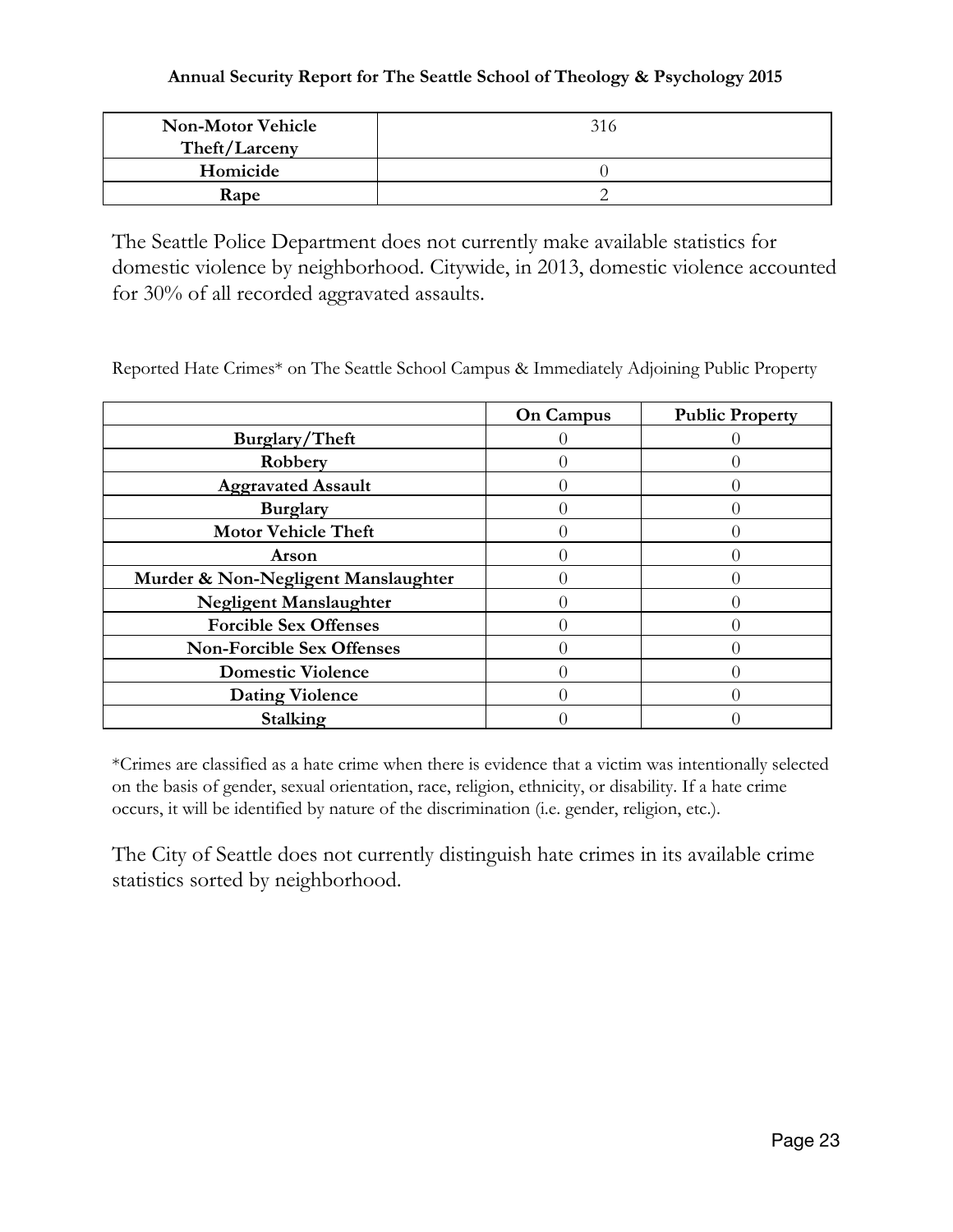#### **2014 Statistics**

The following statistics represent data collected by The Seattle School of Theology & Psychology from reports made to The Seattle School and the Seattle Police Department concerning crimes occurring on campus geography (defined as our building and immediately adjoining public property: sidewalks and streets) in the 2014 calendar year. In addition, we have included statistics for the surrounding Belltown neighborhood which are collected from the [Seattle Police Department](http://www.seattle.gov/police/crime/stats.htm) [website.](http://www.seattle.gov/police/crime/stats.htm)

|                                     | <b>On Campus</b> | <b>Public Property</b> |
|-------------------------------------|------------------|------------------------|
| Burglary/Theft                      |                  |                        |
| Robbery                             |                  |                        |
| <b>Aggravated Assault</b>           |                  |                        |
| <b>Burglary</b>                     |                  |                        |
| <b>Motor Vehicle Theft</b>          |                  |                        |
| Arson                               |                  |                        |
| Murder & Non-Negligent Manslaughter |                  |                        |
| <b>Negligent Manslaughter</b>       |                  |                        |
| <b>Forcible Sex Offenses</b>        |                  |                        |
| <b>Non-Forcible Sex Offenses</b>    |                  |                        |
| <b>Domestic Violence</b>            |                  |                        |
| <b>Dating Violence</b>              |                  |                        |
| Stalking                            |                  |                        |

Crimes reported to The Seattle School on Campus & Immediately Adjoining Public Property

(Figures based on reports filed with The Seattle School and may or may not correspond to reports filed with police.)

Crimes Reported to the Seattle Police Department in the Belltown Neighborhood of Seattle

|                            | Incidents Occurring in West Precinct- Beat M1<br>"Belltown" in 2014 Calendar Year |  |
|----------------------------|-----------------------------------------------------------------------------------|--|
| Robbery                    |                                                                                   |  |
| <b>Aggravated Assault</b>  | 62                                                                                |  |
| <b>Burglary</b>            |                                                                                   |  |
| <b>Motor Vehicle Theft</b> |                                                                                   |  |